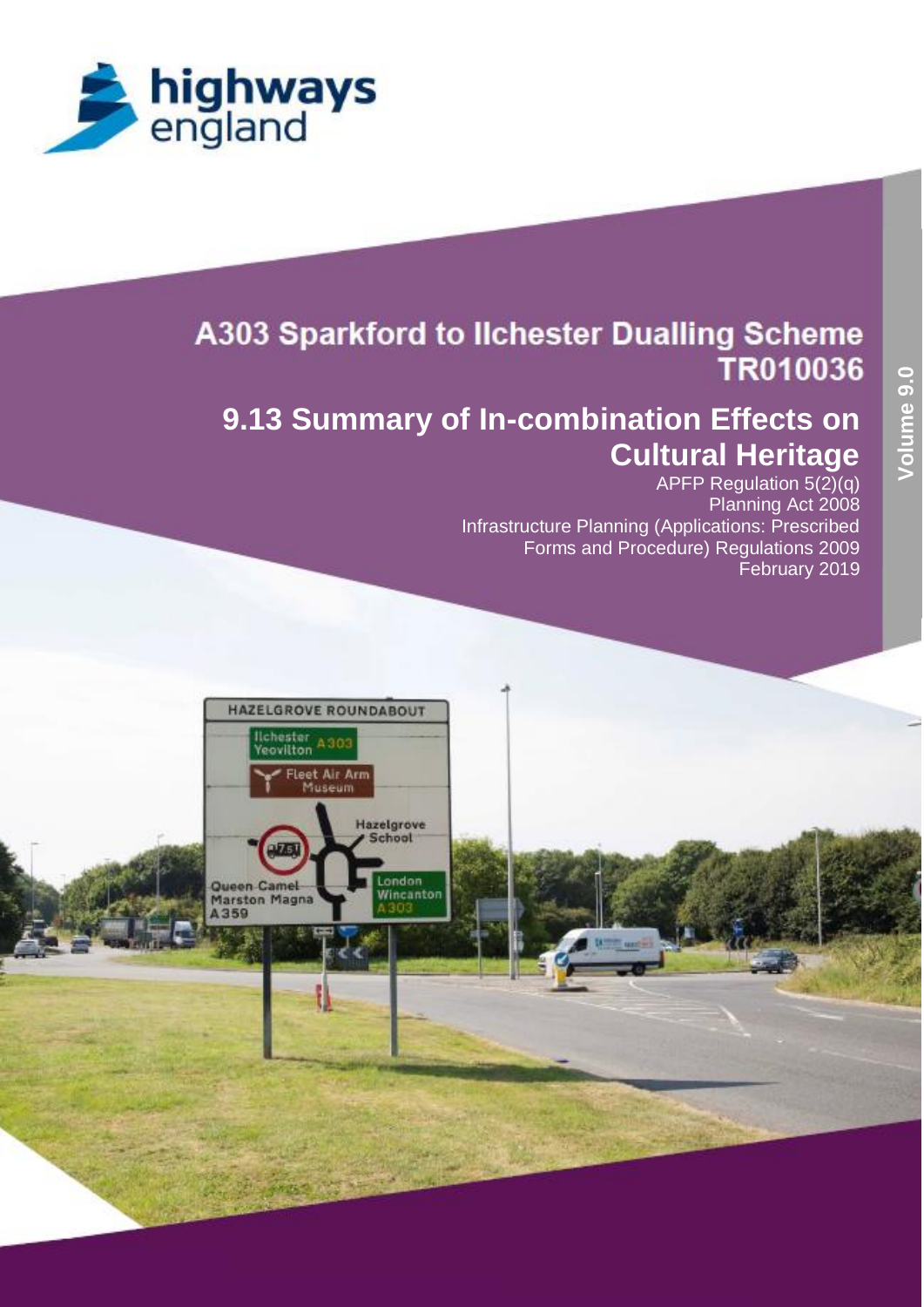Infrastructure Planning

## Planning Act 2008

**The Infrastructure Planning (Applications: Prescribed Forms and Procedure) Regulations 2009**

# **A303 Sparkford to Ilchester Dualling Scheme**

Development Consent Order 201(X)

**Summary of In-Combination Effects on Cultural Heritage**

| <b>Regulation Number:</b>             | Regulation $5(2)(q)$                                                          |
|---------------------------------------|-------------------------------------------------------------------------------|
| <b>Planning Inspectorate Scheme</b>   | TR010036                                                                      |
| <b>Reference</b>                      |                                                                               |
| <b>Application Document Reference</b> | 9.13                                                                          |
|                                       |                                                                               |
| Author:                               | A303 Sparkford to Ilchester Dualling Scheme<br>Project Team, Highways England |

| Version | ∣ Date        | <b>Status of Version</b>  |
|---------|---------------|---------------------------|
| Rev A   | February 2019 | Submission for Deadline 3 |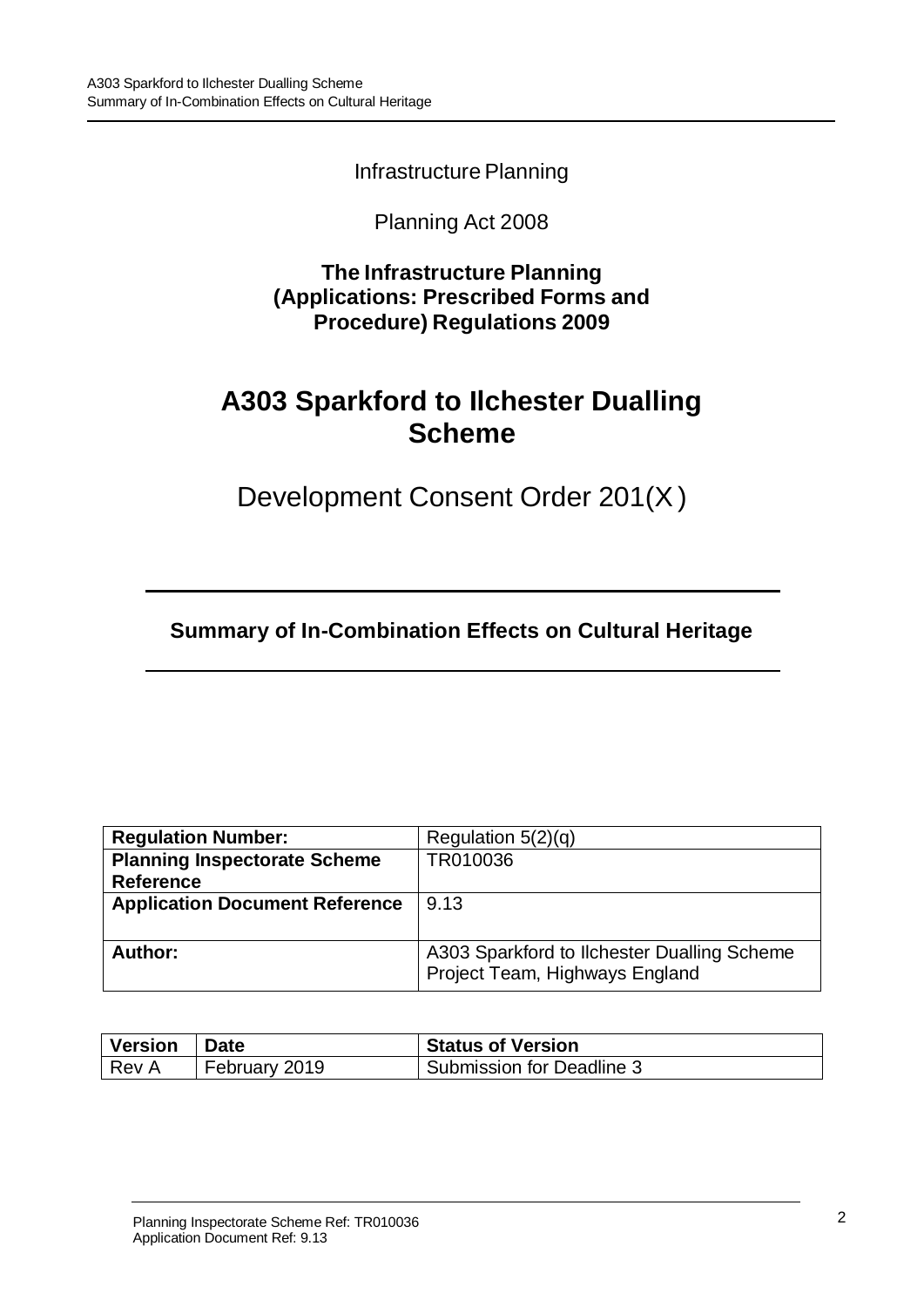## **CONTENTS**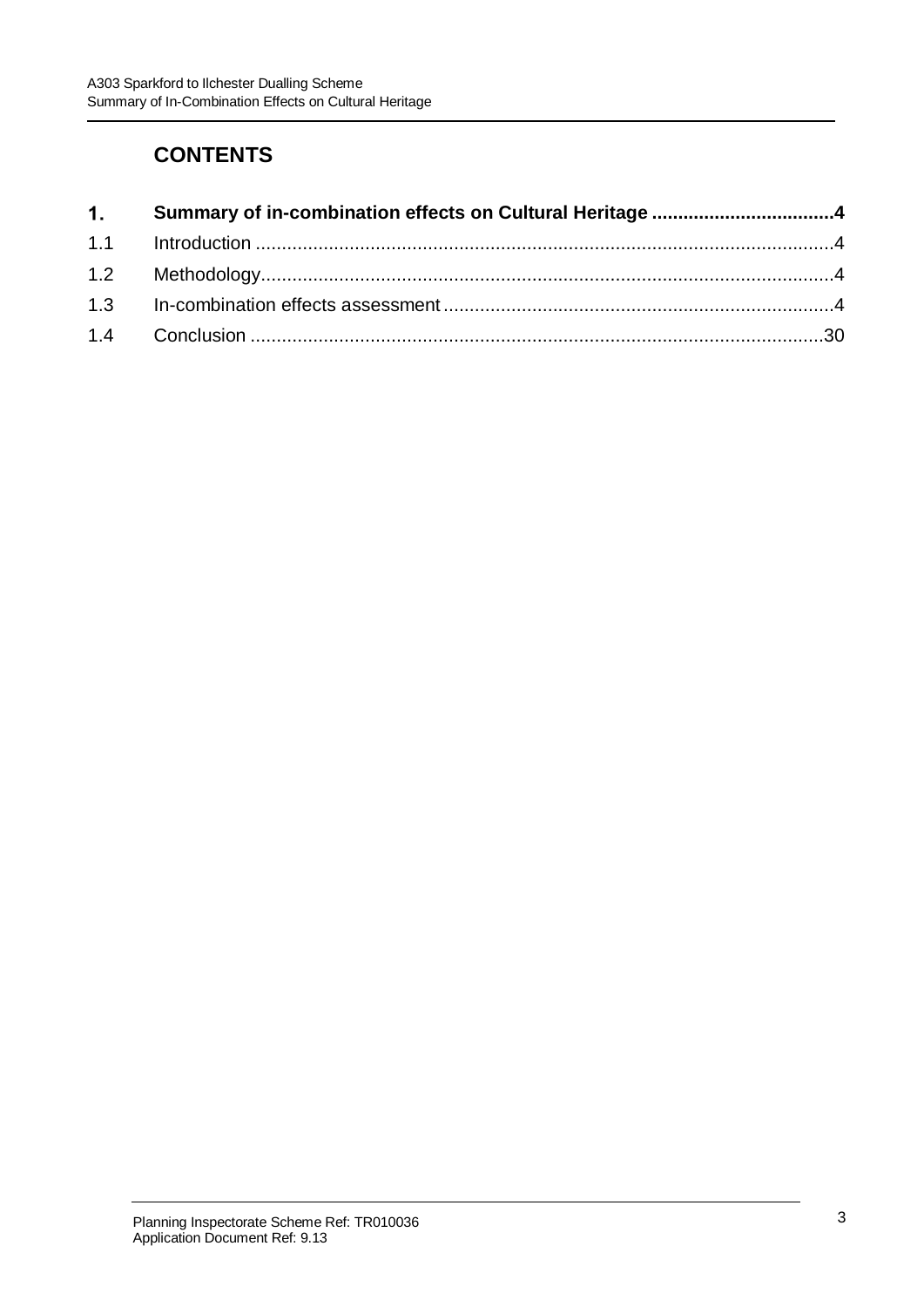#### <span id="page-3-0"></span> $1<sub>1</sub>$ **Summary of In-Combination Effects on Cultural Heritage**

### <span id="page-3-1"></span>**1.1 Introduction**

- 1.1.1 This technical note has been prepared by the Applicant in response to question 1.1.9 of the written questions issued by the examining authority (REP2-004):
- *"ES Volume 6.3 Appendix 3 paragraph 7.3.1 [APP-067] states that "effects of Moderate to Very Large are considered significant". From this, all heritage assets identified within the study area and included within the ES Volume 6.3 Appendix 6.1 Table 7.2 with a less than "Moderate" level of significance has been scoped out.*
- *However, it is possible that less than moderate effects may, in combination, result in moderate or greater level of effects which should, using this approach, have been scoped in.*
- *Could the Applicant please re-assess the effects to ascertain whether or not in combination effects of "less than moderate" would have a moderate or greater effect? This may be easiest to explain in tabular form.*
- *If the results of these in combination effects would have a moderate or greater effect, could these please be assessed and if any conclusions amended as appropriate?"*
- 1.1.6 This technical note will assess in-combination effects and where appropriate put forward amended conclusions.

## <span id="page-3-2"></span>**1.2 Methodology**

- The assessment of in-combination effects looks at those cultural effects expected to last the lifetime of the scheme. These are initially assessed separately as permanent construction effects and operational effects. These assessments can be found in Table 7.2 and 7.3 respectively of Appendix 6.1 Cultural Heritage DBA (APP-067) of the ES.
- In-combination effects are where the operational effects of the scheme will change the permanent construction effects. In-combination effects can be beneficial or adverse. The assessment has been made using professional judgement as to whether the combined impacts of the permanent construction and operational impacts will result in an overall better, worse or the same level of effect as the individual assessments.

### <span id="page-3-3"></span>**1.3 In-combination effects assessment**

**Error! Reference source not found.**Table 1.1 below sets out the assets being assessed, the permanent construction effects and operational effects as assessed in Appendix 6.1 Cultural Heritage DBA (APP-067) of the ES. A full description of the effects can be found in Tables 7.2 and 7.3 of Appendix 6.1 Cultural Heritage DBA (APP-067) of the ES. It then describes the incombination effect and concludes the level of effect.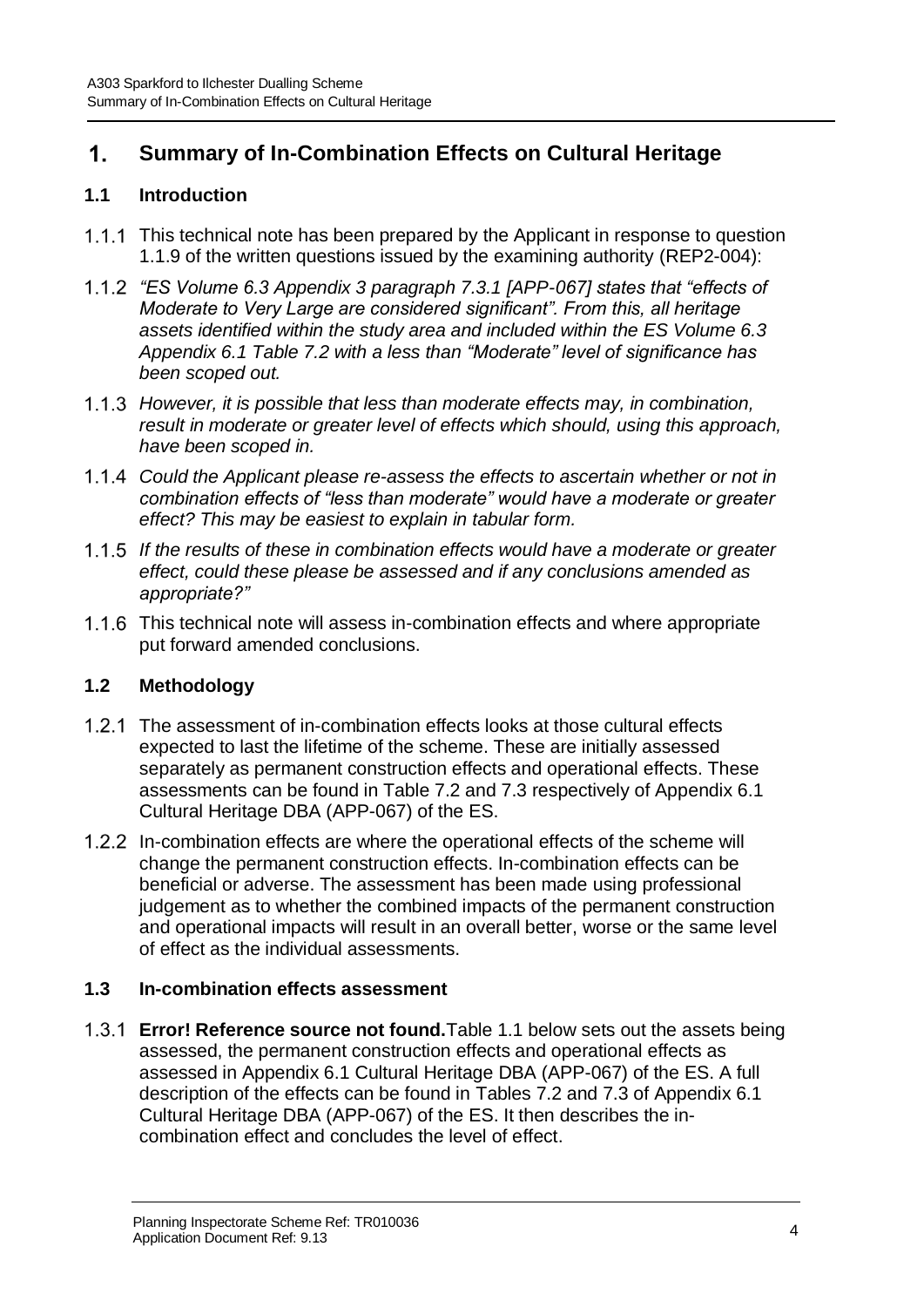| <b>Group</b><br>No. | MM No.      | <b>Name</b>            | <b>Designation</b> | <b>NHLE/HER</b><br><b>No</b>    | <b>Heritage</b><br>Value | <b>Permanent</b><br>construction<br>effect | <b>Operational</b><br>effect | In-combination<br>effect<br>description                                                                                                                                                                                                                                                                                                   | $In-$<br>combination<br>effect |
|---------------------|-------------|------------------------|--------------------|---------------------------------|--------------------------|--------------------------------------------|------------------------------|-------------------------------------------------------------------------------------------------------------------------------------------------------------------------------------------------------------------------------------------------------------------------------------------------------------------------------------------|--------------------------------|
| <b>GR01</b>         | MM01        | Eyewell Group          | Grade II           | 1039625;<br>1258875;<br>1258884 | Medium                   | Neutral                                    | <b>Slight Adverse</b>        | There are no<br>permanent<br>construction<br>impacts from the<br>scheme. The<br>potential for the<br>increase in traffic<br>noise during<br>operation has<br>resulted in slight<br>adverse effect.                                                                                                                                        | <b>Slight Adverse</b>          |
| <b>GR03</b>         | MM08        | Glebe Farm<br>Group    | Grade II           | 1056773;<br>1056774             | Medium                   | Slight Adverse                             | <b>Slight Adverse</b>        | The rural setting<br>will remain<br>dominant with<br>only limited<br>impacts from the<br>appearance of<br>the scheme and<br>traffic noise. This<br>is due to the<br>distance of the<br>assets from the<br>realigned A303<br>and the<br>landscape<br>planting which<br>will screen the<br>route and help<br>retain the rural<br>character. | Slight adverse                 |
| N/A                 | <b>MM09</b> | Henderson's<br>Cottage | Grade II           | 1056775                         | Medium                   | <b>Slight Adverse</b>                      | <b>Slight Adverse</b>        | The rural setting<br>will remain                                                                                                                                                                                                                                                                                                          | <b>Slight Adverse</b>          |
|                     |             |                        |                    |                                 |                          |                                            |                              |                                                                                                                                                                                                                                                                                                                                           |                                |

#### Table 1.1 Assessment of in-combination effects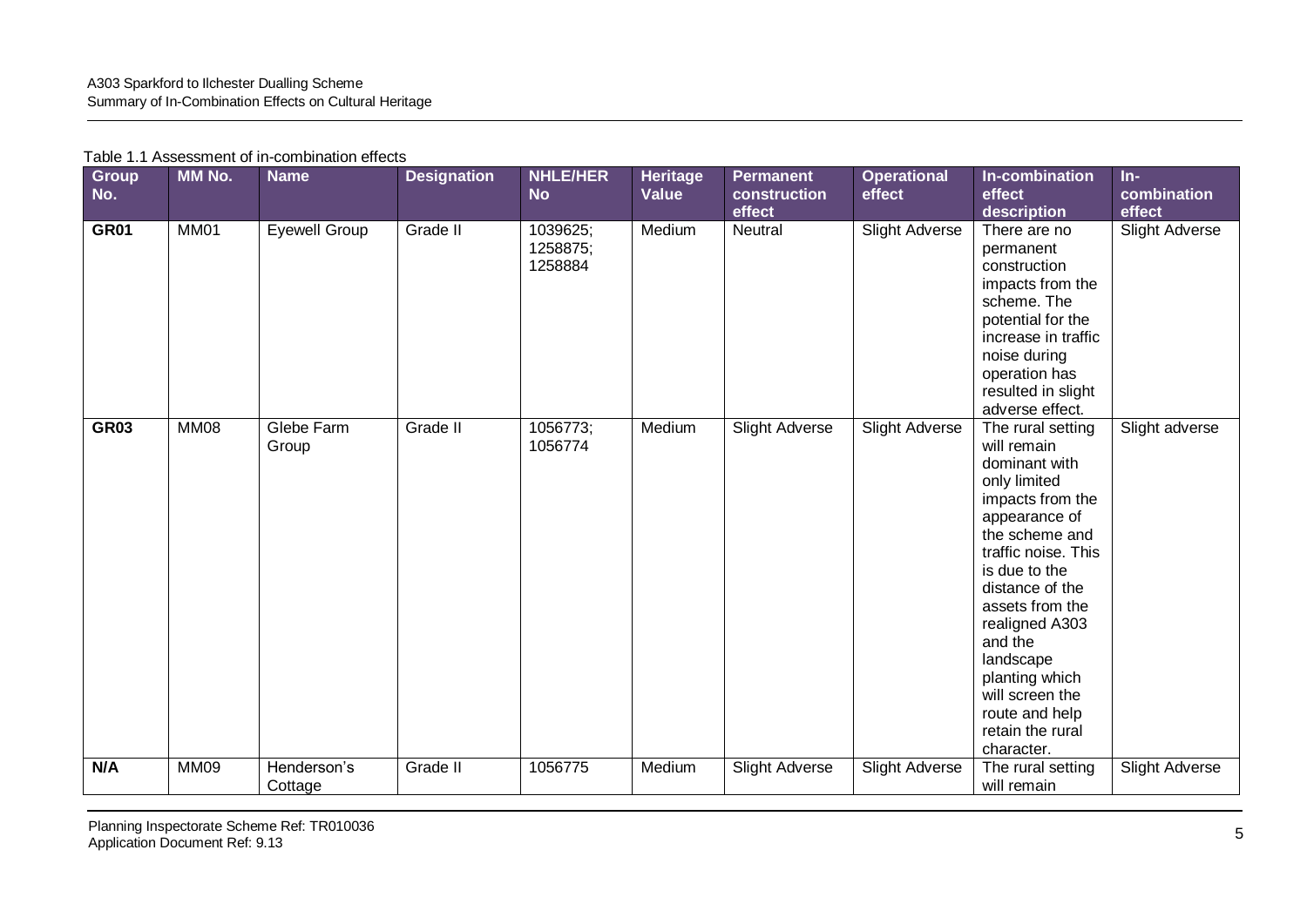| Group<br>No. | MM No.      | <b>Name</b> | <b>Designation</b> | <b>NHLE/HER</b><br><b>No</b> | <b>Heritage</b><br><b>Value</b> | <b>Permanent</b><br>construction<br>effect | <b>Operational</b><br>effect | In-combination<br>effect<br>description                                                                                                                                                                                                                                                                                          | $In-$<br>combination<br>effect |
|--------------|-------------|-------------|--------------------|------------------------------|---------------------------------|--------------------------------------------|------------------------------|----------------------------------------------------------------------------------------------------------------------------------------------------------------------------------------------------------------------------------------------------------------------------------------------------------------------------------|--------------------------------|
|              |             |             |                    |                              |                                 |                                            |                              | dominant with<br>only limited<br>impacts from the<br>appearance of<br>the scheme and<br>traffic noise. This<br>is due to the<br>distance of the<br>assets from the<br>realigned A303,<br>intervening<br>buildings, and<br>the landscape<br>planting which<br>will screen the<br>route and help<br>retain the rural<br>character. |                                |
| N/A          | <b>MM09</b> | The Cottage | Grade II           | 1295480                      | Medium                          | <b>Slight Adverse</b>                      | <b>Slight Adverse</b>        | The rural setting<br>will remain<br>dominant with<br>only limited<br>impacts from the<br>appearance of<br>the scheme and<br>traffic noise. This<br>is due to the<br>distance of the<br>assets from the<br>realigned A303,<br>intervening<br>buildings, and<br>the landscape                                                      | <b>Slight Adverse</b>          |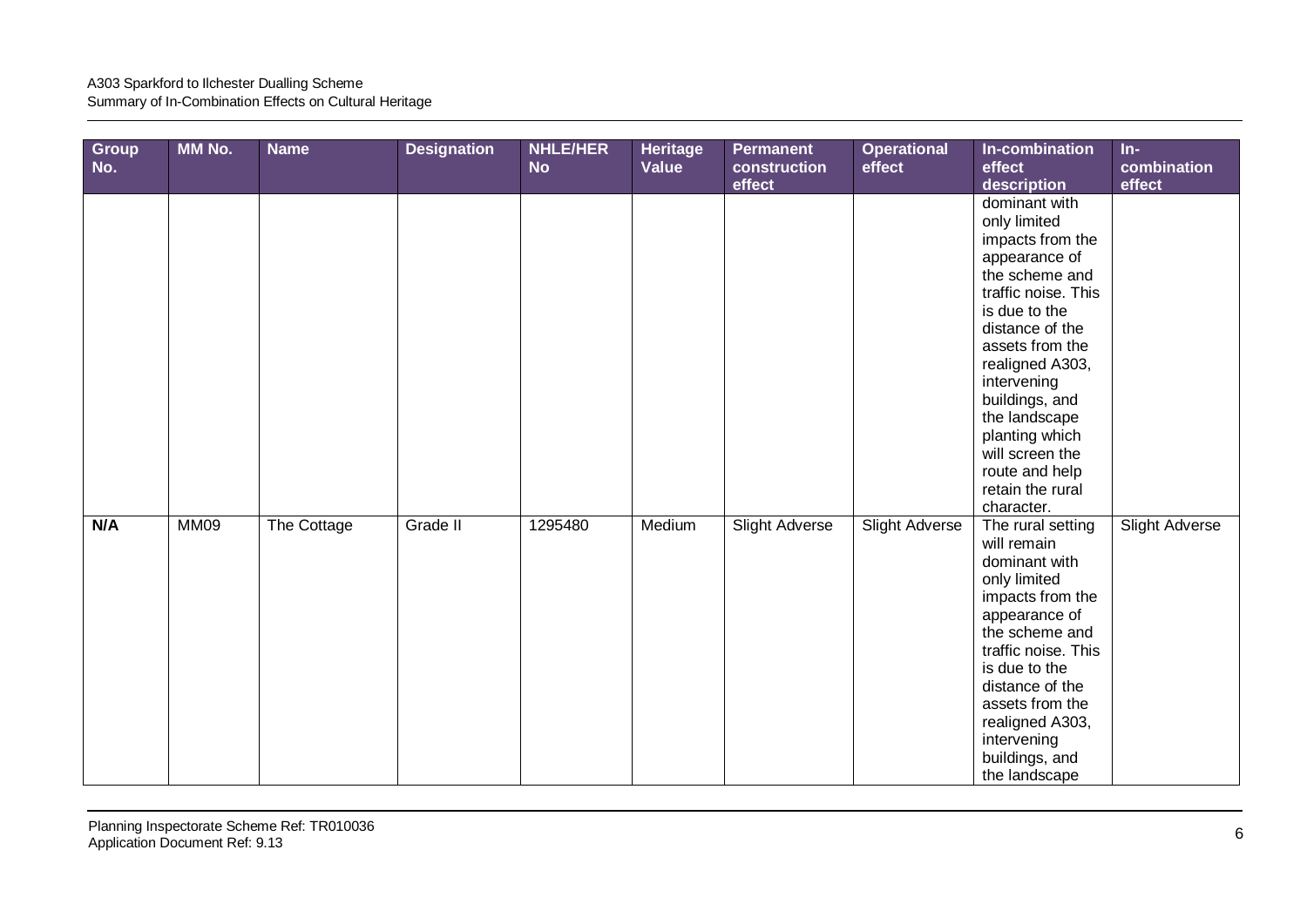| Group<br>No. | MM No.      | <b>Name</b>                                  | <b>Designation</b> | <b>NHLE/HER</b><br><b>No</b> | Heritage<br>Value | <b>Permanent</b><br>construction<br>effect | <b>Operational</b><br>effect | In-combination<br>effect<br>description                                                                                                                                                                          | $In-$<br>combination<br>effect |
|--------------|-------------|----------------------------------------------|--------------------|------------------------------|-------------------|--------------------------------------------|------------------------------|------------------------------------------------------------------------------------------------------------------------------------------------------------------------------------------------------------------|--------------------------------|
|              |             |                                              |                    |                              |                   |                                            |                              | planting which<br>will screen the<br>route and help<br>retain the rural<br>character.                                                                                                                            |                                |
| N/A          | <b>MM13</b> | Milestone on<br>B3151 at NGR<br>ST 5638 2471 | Grade II           | 1056780                      | Medium            | Neutral                                    | Neutral                      | No impacts are<br>expected as the<br>milestone's<br>setting is not<br>related to the<br>A303 and it will<br>not be physically<br>impacted.                                                                       | Neutral                        |
| N/A          | <b>MM25</b> | Sparkford Hall                               | Grade II           | 1272898                      | Medium            | Neutral                                    | Neutral                      | The change in<br>alignment along<br>with the traffic<br>noise and<br>movement<br>associated with<br>this will not<br>impact the<br>setting of asset<br>due to the<br>distance of the<br>scheme from the<br>hall. | Neutral                        |
| <b>GR05</b>  | MM26;       | Hazlegrove<br>House Group                    | Grade II           | 1277545;<br>1248865          | Medium            | Moderate<br>Adverse                        | Moderate<br>Adverse          | The combination<br>of traffic<br>movements,<br>lighting impacts<br>and appearance<br>of the scheme<br>will significantly                                                                                         | Moderate<br>Adverse            |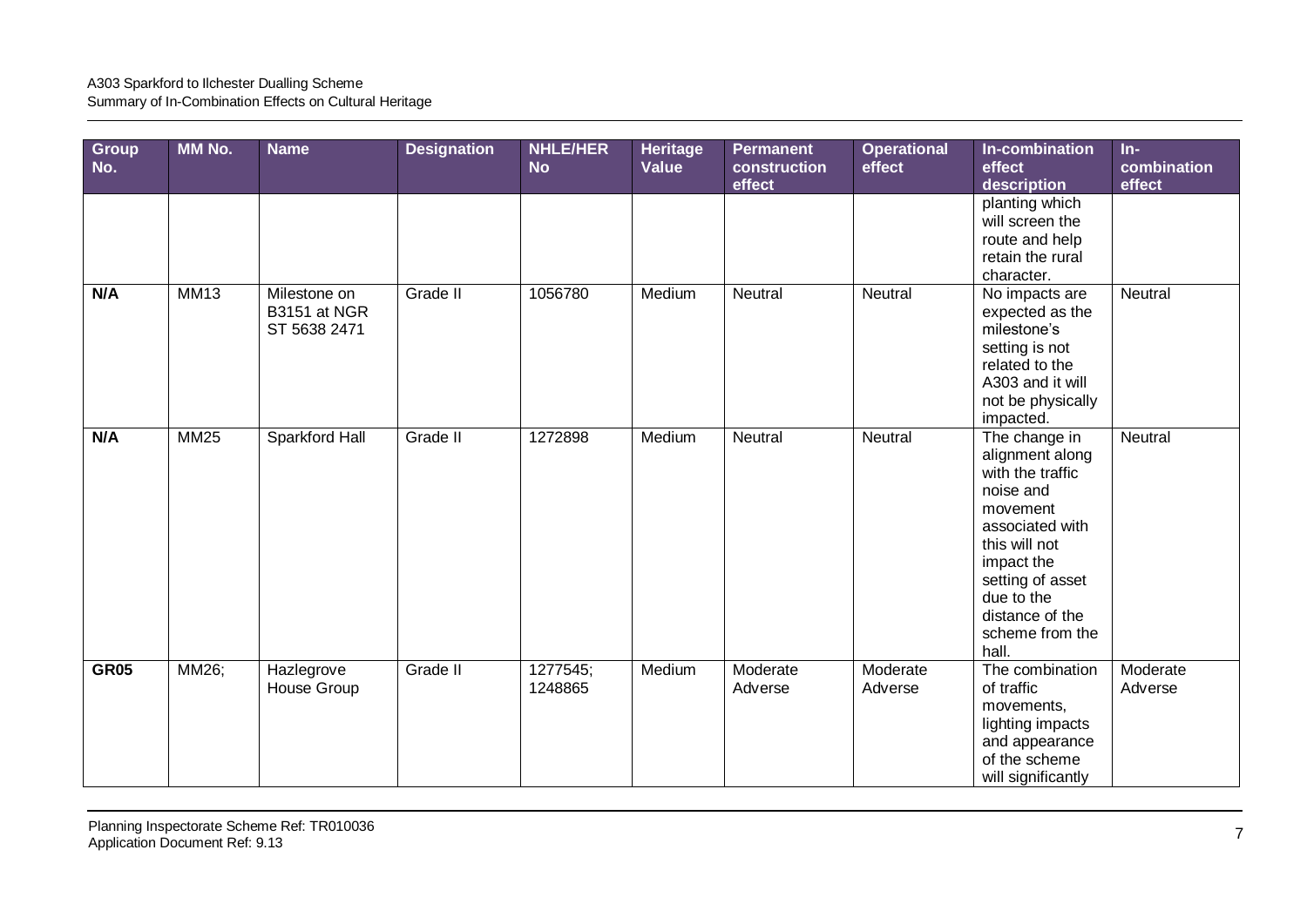| Group<br>No. | MM No.      | <b>Name</b>                                                | <b>Designation</b> | <b>NHLE/HER</b><br><b>No</b> | <b>Heritage</b><br>Value | <b>Permanent</b><br>construction<br>effect | <b>Operational</b><br>effect | In-combination<br>effect<br>description                                                                                                                                                                                                                                                                                                | $In-$<br>combination<br>effect |
|--------------|-------------|------------------------------------------------------------|--------------------|------------------------------|--------------------------|--------------------------------------------|------------------------------|----------------------------------------------------------------------------------------------------------------------------------------------------------------------------------------------------------------------------------------------------------------------------------------------------------------------------------------|--------------------------------|
|              |             |                                                            |                    |                              |                          |                                            |                              | impact the<br>parkland setting,<br>particularly views<br>south west from<br>the asset across<br>the park.<br>However the<br>majority of the<br>parkland remains<br>unaltered, and<br>the value of the<br>group as an 18 <sup>th</sup><br>century country<br>house within a<br>parkland setting<br>will still be largely<br>understood. |                                |
| N/A          | <b>MM27</b> | <b>Triumphal Arch</b><br>Gateway to<br>Hazlegrove<br>House | Grade II*          | 1272919                      | High                     | Slight Adverse                             | Neutral                      | The increased<br>severance of the<br>asset increases<br>the loss of setting<br>and ability to<br>understand the<br>arch as the<br>entrance to the<br>park. However<br>the severance<br>has already<br>occurred with<br>significant traffic<br>movement<br>between the<br>asset and the                                                 | <b>Slight Adverse</b>          |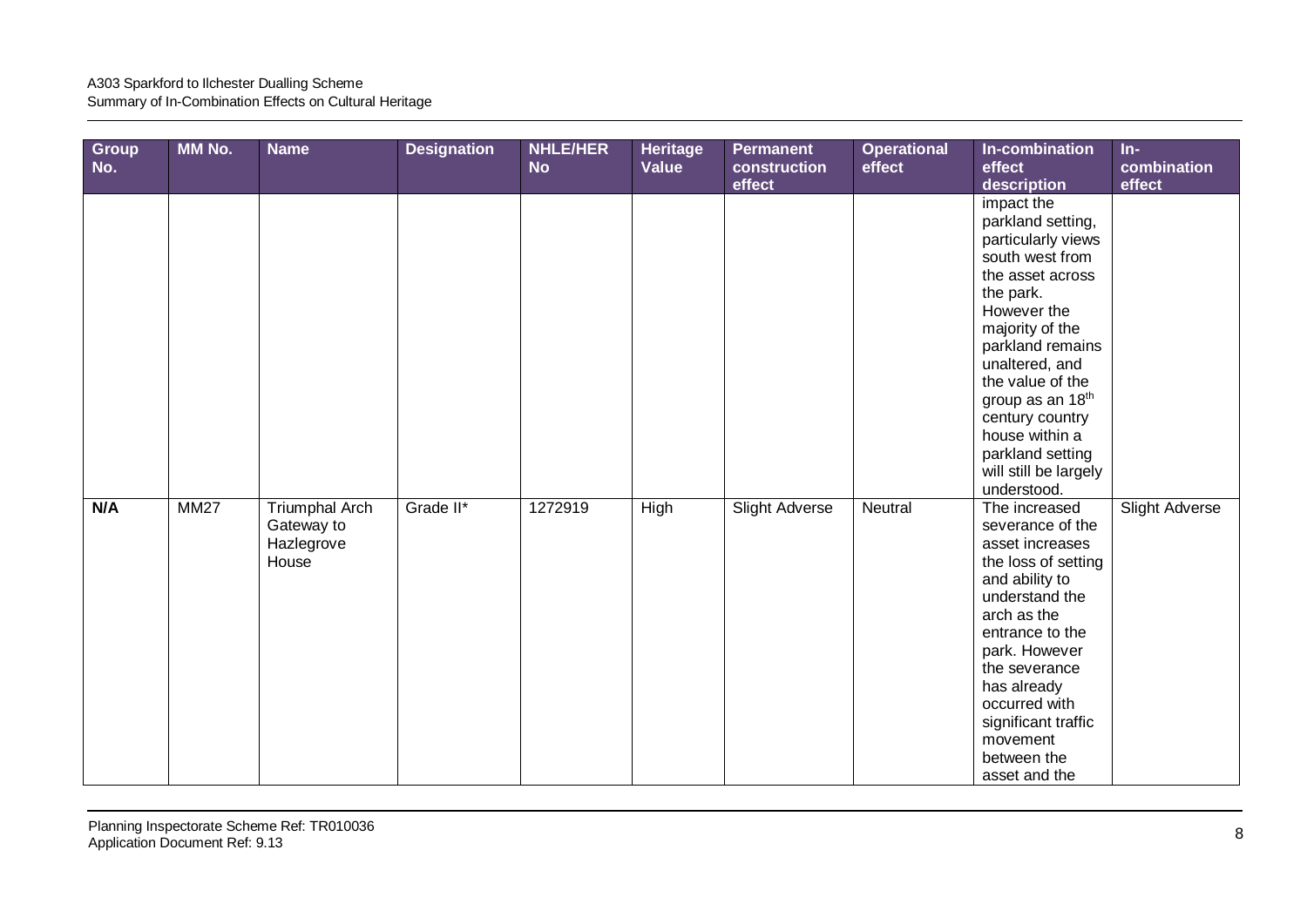| Group<br>No. | MM No.                                 | <b>Name</b>                                                | <b>Designation</b> | <b>NHLE/HER</b><br><b>No</b>     | Heritage<br>Value | <b>Permanent</b><br>construction<br>effect | <b>Operational</b><br>effect | In-combination<br>effect<br>description                                                                                                                                                                                                                                                                                                                                                                        | $In-$<br>combination<br>effect |
|--------------|----------------------------------------|------------------------------------------------------------|--------------------|----------------------------------|-------------------|--------------------------------------------|------------------------------|----------------------------------------------------------------------------------------------------------------------------------------------------------------------------------------------------------------------------------------------------------------------------------------------------------------------------------------------------------------------------------------------------------------|--------------------------------|
|              |                                        |                                                            |                    |                                  |                   |                                            |                              | park. The<br>increase in traffic<br>movement is not<br>considered to<br>increase harm.                                                                                                                                                                                                                                                                                                                         |                                |
| <b>GR11</b>  | MM42;<br>MM68;<br><b>MM92</b>          | Hazlegrove<br>House RPG<br>Group                           | Grade II           | 1000422;<br>11594;<br>19736      | Medium            | Large Adverse                              | Moderate<br>Adverse          | The combination<br>of traffic<br>movements,<br>lighting impacts,<br>appearance of<br>the scheme and<br>loss of 10.6<br>hectares of the<br>RPG would result<br>in a large<br>adverse impact.<br>The level of the<br>harm would<br>reduce as<br>planting became<br>established.<br>However given<br>the permanent<br>harm from loss of<br>parkland this<br>would not reduce<br>the in-<br>combination<br>effect. | Large adverse                  |
| <b>GR12</b>  | MM65;<br>MM66;<br>MM91;<br><b>MM97</b> | Archaeological<br>remains<br>associated with<br>Hazlegrove | N/A                | 54431;<br>17470;<br>31569; 28672 | Low               | Neutral                                    | Neutral                      | There will be no<br>physical impact<br>on the asset.                                                                                                                                                                                                                                                                                                                                                           | Neutral                        |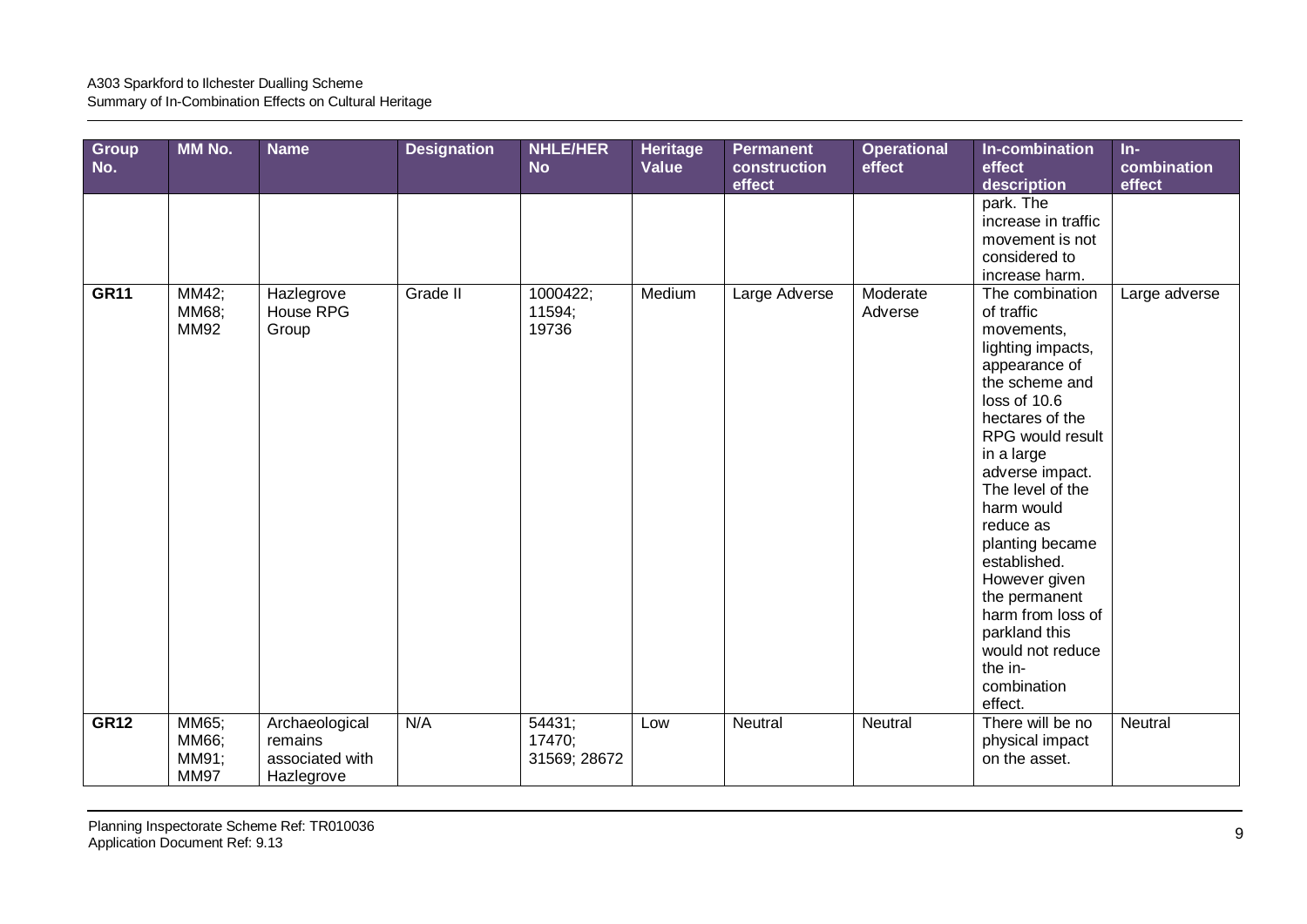| <b>Group</b><br>No. | MM No.      | <b>Name</b>                                                    | <b>Designation</b> | <b>NHLE/HER</b><br><b>No</b> | <b>Heritage</b><br>Value | <b>Permanent</b><br>construction<br>effect | <b>Operational</b><br>effect | In-combination<br>effect<br>description                                                                                                                                                                                                                                                                                                                                      | $In-$<br>combination<br>effect |
|---------------------|-------------|----------------------------------------------------------------|--------------------|------------------------------|--------------------------|--------------------------------------------|------------------------------|------------------------------------------------------------------------------------------------------------------------------------------------------------------------------------------------------------------------------------------------------------------------------------------------------------------------------------------------------------------------------|--------------------------------|
|                     |             | settlement                                                     |                    |                              |                          |                                            |                              |                                                                                                                                                                                                                                                                                                                                                                              |                                |
| N/A                 | <b>MM29</b> | Parson's Steeple<br>(20 metres north<br>east Steeple<br>House) | Grade II           | 1345995                      | Medium                   | Neutral                                    | Neutral                      | The contained<br>woodland setting<br>of the asset and<br>the distance from<br>the scheme<br>means there will<br>be no impacts.<br>There does not<br>appear to be any<br>designed views<br>or visual link to<br>Naish's Farm.                                                                                                                                                 | Neutral                        |
| N/A                 | <b>MM30</b> | Milestone on<br>A303 at NGR<br>ST57892538                      | Grade II           | 1345996                      | Medium                   | <b>Slight Adverse</b>                      | Neutral                      | The milestone<br>relocation will<br>reinstate the<br>ability to<br>understand the<br>heritage value of<br>the asset.<br>However it is<br>acknowledged<br>that its relocation<br>will result in a<br>limited loss of its<br>original setting.<br>The change in<br>traffic movement<br>passed the asset<br>would not<br>increase this<br>impact, given its<br>existing setting | <b>Slight Adverse</b>          |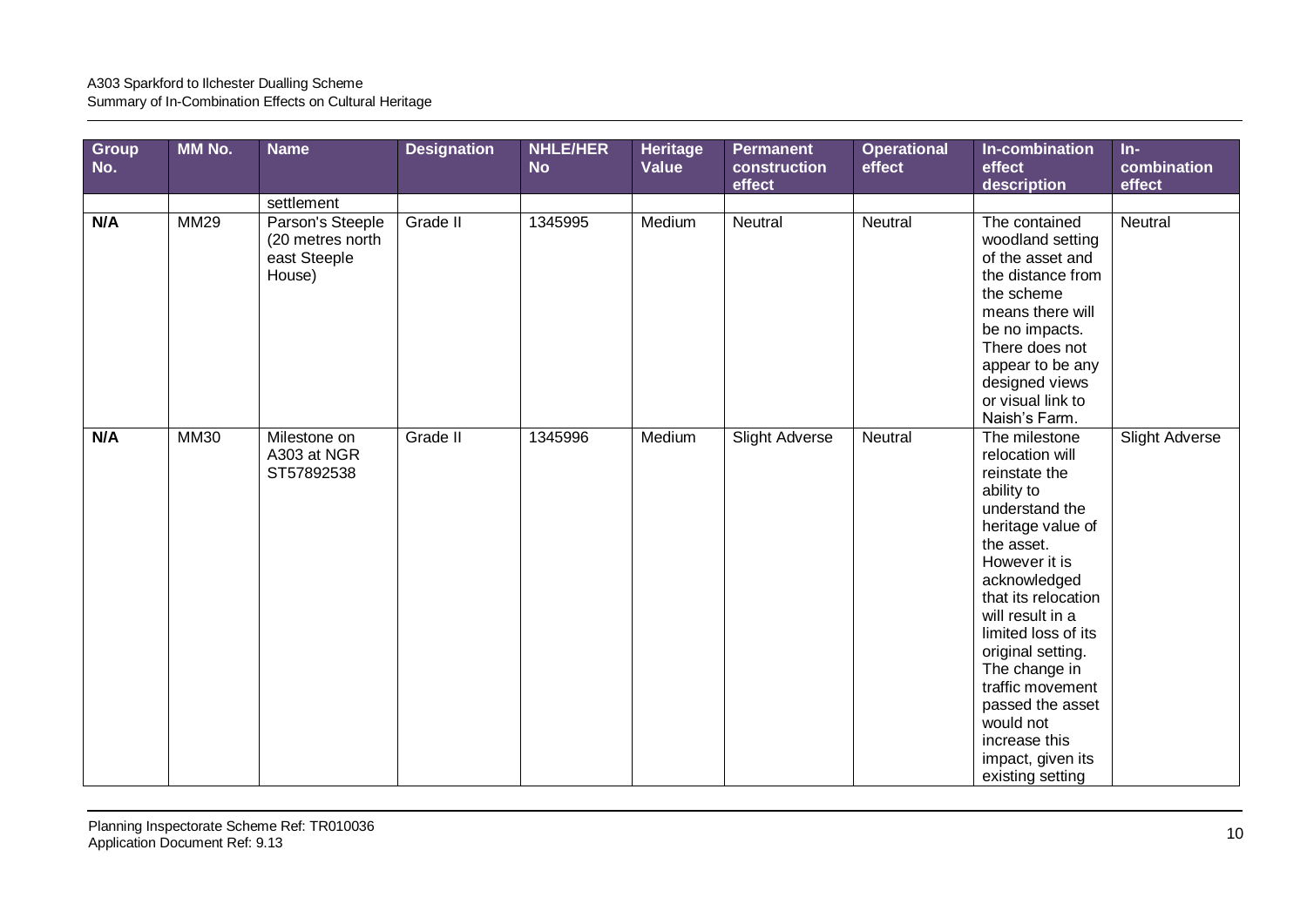| Group<br>No. | MM No.                                                                                  | <b>Name</b>                               | <b>Designation</b>                                             | <b>NHLE/HER</b><br><b>No</b>                                                                                                              | <b>Heritage</b><br><b>Value</b> | <b>Permanent</b><br>construction<br>effect | <b>Operational</b><br>effect | In-combination<br>effect<br>description                                                                                                                                                                                                                                                  | $In-$<br>combination<br>effect |
|--------------|-----------------------------------------------------------------------------------------|-------------------------------------------|----------------------------------------------------------------|-------------------------------------------------------------------------------------------------------------------------------------------|---------------------------------|--------------------------------------------|------------------------------|------------------------------------------------------------------------------------------------------------------------------------------------------------------------------------------------------------------------------------------------------------------------------------------|--------------------------------|
|              |                                                                                         |                                           |                                                                |                                                                                                                                           |                                 |                                            |                              | alongside<br>modern traffic.                                                                                                                                                                                                                                                             |                                |
| <b>GR06</b>  | MM31;<br>MM32;<br>MM33;<br>MM34;<br>MM35;<br>MM36;<br>MM37;<br>MM38:<br>MM39;<br>MM152  | Podimore Group                            | One grade I, 1<br>grade II* and 9<br>grade II                  | 1295400;<br>1056783;<br>1175211;<br>1345998;<br>1056784;<br>1056785;<br>1175237;<br>1175271:<br>1175296;<br>1295396;<br>1345999;<br>54792 | Medium                          | Neutral                                    | Neutral                      | There will be no<br>change to the<br>setting of the<br>group as the<br>alignment and<br>traffic<br>movements will<br>be largely<br>unaltered as it<br>runs passed the<br>asset.                                                                                                          | Neutral                        |
| <b>GR07</b>  | MM40;<br>MM46;<br>MM48;<br>MM49;<br>MM53;<br>MM54;<br>MM64;<br>MM93;<br>MM149;<br>MM150 | Queen Camel<br>Conservation<br>Area Group | One grade I<br>and 35 grade II<br>in a<br>conservation<br>area | 19738;<br>52363;<br>52353;<br>18506;<br>54443;<br>54439;<br>54437;<br>54428; 54633                                                        | Medium                          | Neutral                                    | <b>Slight Adverse</b>        | The operational<br>traffic noise, and<br>movement of<br>traffic through the<br>conservation<br>area in<br>comparison with<br>the existing<br>situation, will be<br>minimal. The<br>realignment of<br>the A303 will<br>have no impact<br>on the setting<br>than the current<br>situation. | <b>Slight Adverse</b>          |
| <b>GR08</b>  | MM41;<br>MM56;                                                                          | <b>West Camel</b><br>Conservation         | One grade I, 2<br>grade II* and 9                              | 17817;<br>57192;                                                                                                                          | Medium                          | Neutral                                    | Neutral                      | In comparison to<br>the existing                                                                                                                                                                                                                                                         | Neutral                        |
|              | MM57;                                                                                   | Area Group                                | grade II in a                                                  | 55874; 54638                                                                                                                              |                                 |                                            |                              | situation the                                                                                                                                                                                                                                                                            |                                |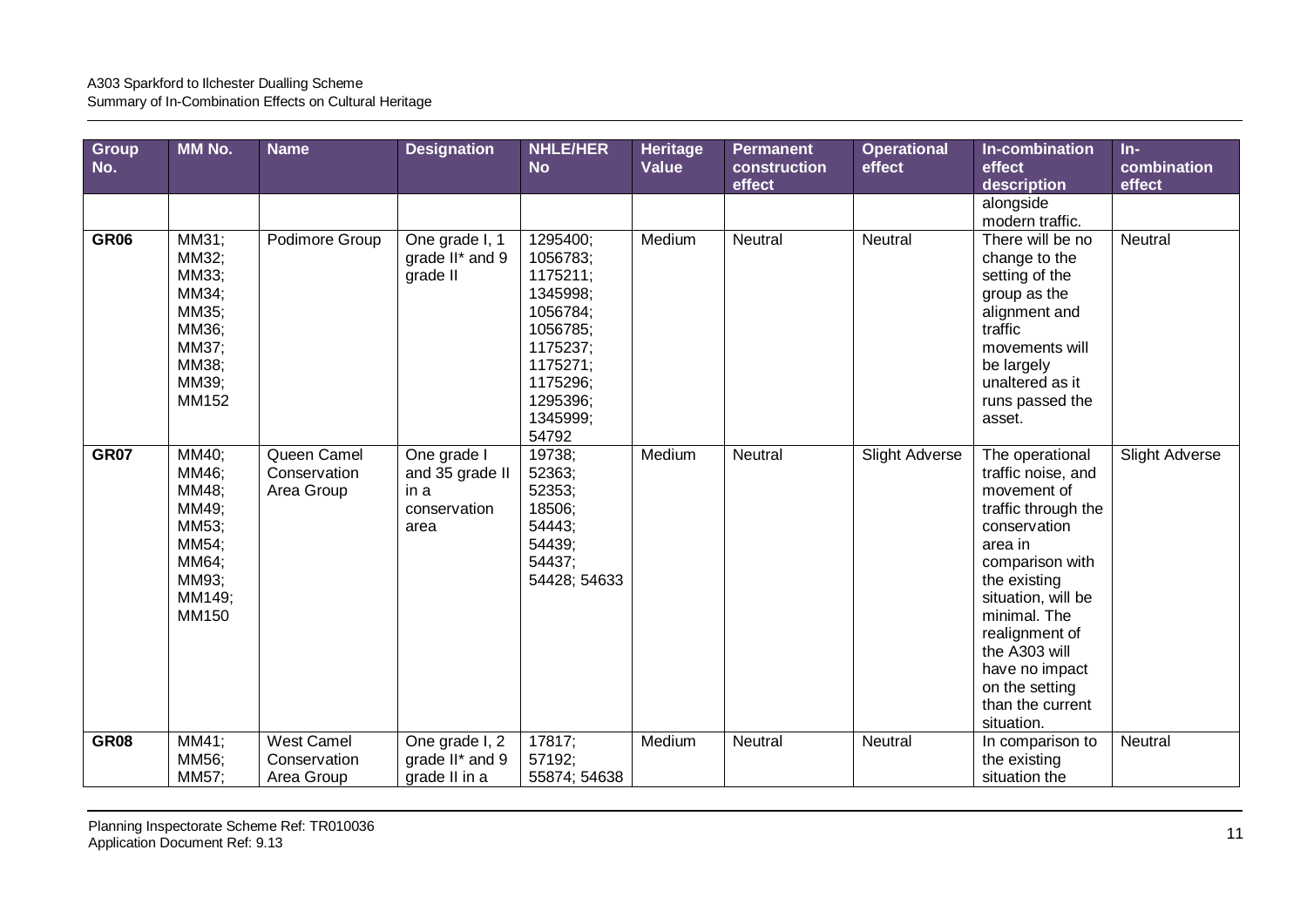| Group<br>No. | <b>MM No.</b>        | <b>Name</b>            | <b>Designation</b>    | <b>NHLE/HER</b><br><b>No</b> | <b>Heritage</b><br>Value | <b>Permanent</b><br>construction<br>effect | <b>Operational</b><br>effect | In-combination<br>effect<br>description                                                                                                                                                                                                                                                             | $In-$<br>combination<br>effect |
|--------------|----------------------|------------------------|-----------------------|------------------------------|--------------------------|--------------------------------------------|------------------------------|-----------------------------------------------------------------------------------------------------------------------------------------------------------------------------------------------------------------------------------------------------------------------------------------------------|--------------------------------|
|              | MM59;<br><b>MM60</b> |                        | conservation<br>area  |                              |                          |                                            |                              | conservation<br>area will not<br>experience a<br>significant<br>difference in its<br>setting from<br>traffic noise,<br>appearance of<br>the scheme and<br>additional traffic,<br>and not to the<br>extent where the<br>ability to<br>understand the<br>heritage assets<br>will be affected.         |                                |
| <b>GR09</b>  | MM43;<br><b>MM45</b> | Camel Hill SM<br>group | Scheduled<br>Monument | 1020936;<br>17902            | High                     | Moderate<br>Adverse                        | <b>Slight Adverse</b>        | There is potential<br>for the<br>construction of a<br>temporary haul<br>route to the north<br>of the asset to<br>permanently<br>remove or disturb<br>archaeological<br>remains<br>associated with<br>the scheduled<br>monument.<br>However<br>mitigation has<br>reduced the risk<br>of disturbance. | Moderate<br>Adverse            |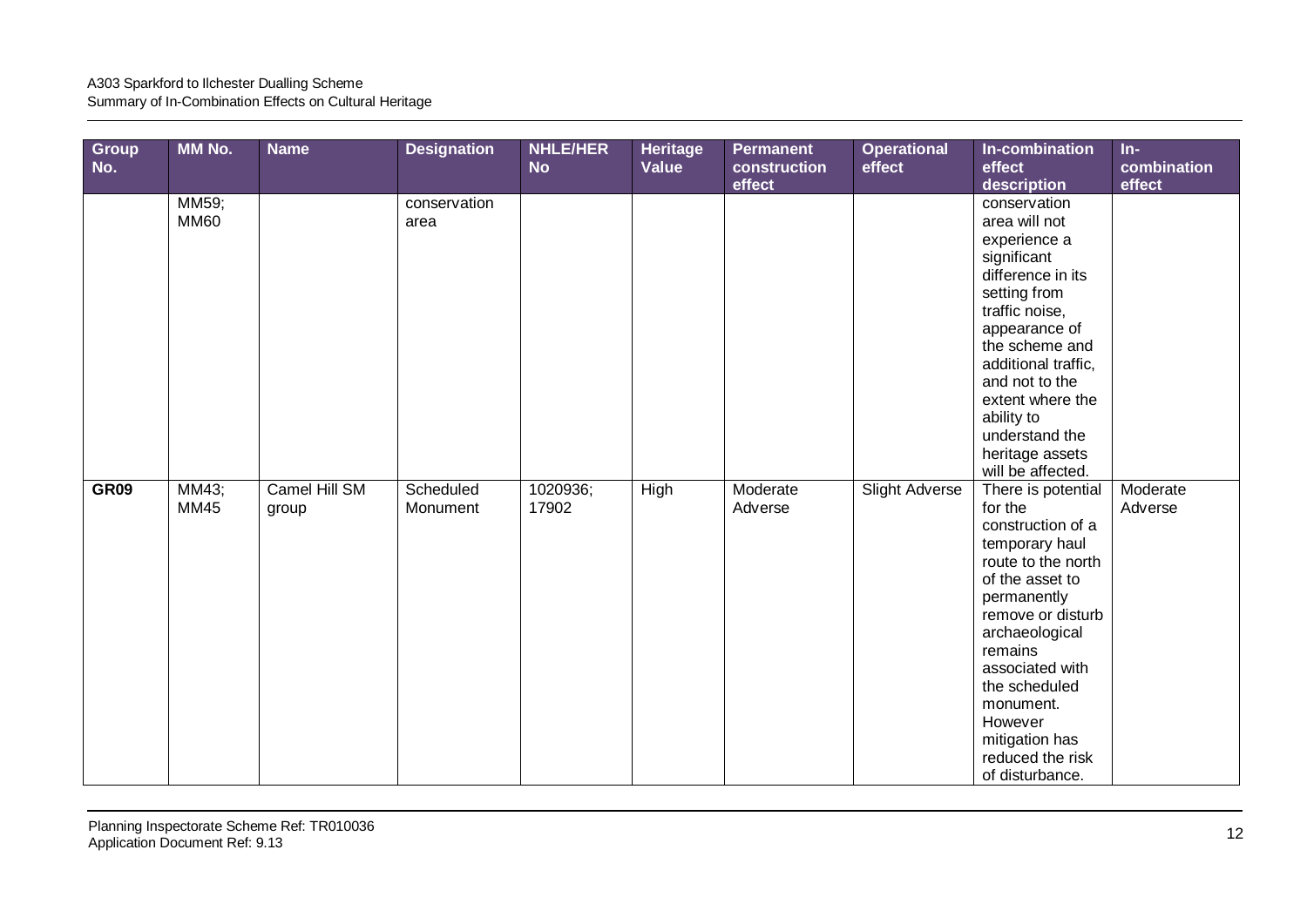| Group<br>No. | MM No.         | <b>Name</b>                                                                           | <b>Designation</b>    | <b>NHLE/HER</b><br><b>No</b> | Heritage<br>Value | <b>Permanent</b><br>construction<br>effect | <b>Operational</b><br>effect | In-combination<br>effect<br>description                                                                                                                                                                                                                                                                                                  | $In-$<br>combination<br>effect |
|--------------|----------------|---------------------------------------------------------------------------------------|-----------------------|------------------------------|-------------------|--------------------------------------------|------------------------------|------------------------------------------------------------------------------------------------------------------------------------------------------------------------------------------------------------------------------------------------------------------------------------------------------------------------------------------|--------------------------------|
|              |                |                                                                                       |                       |                              |                   |                                            |                              | Following<br>evaluation<br>trenching a WSI<br>is being prepared<br>to ensure an<br>appropriate level<br>of archaeological<br>recording. During<br>operation there is<br>potential for<br>higher traffic<br>noise however<br>this has to<br>assessed in the<br>context of the<br>already busy<br>road, reducing<br>the overall<br>impact. |                                |
| N/A          | MM44;<br>MM271 | Medieval<br>settlement<br>remains 100m<br>and 250m north<br>of Downhead<br>Manor Farm | Scheduled<br>Monument | 1021260;<br>54640            | High              | Neutral                                    | Neutral                      | The distance of<br>the A303 from<br>the asset means<br>that the rural<br>setting will<br>remain dominant<br>with no impacts<br>from traffic<br>movement and<br>the appearance<br>of the scheme.<br>The work and<br>operation related<br>ecological                                                                                       | Neutral                        |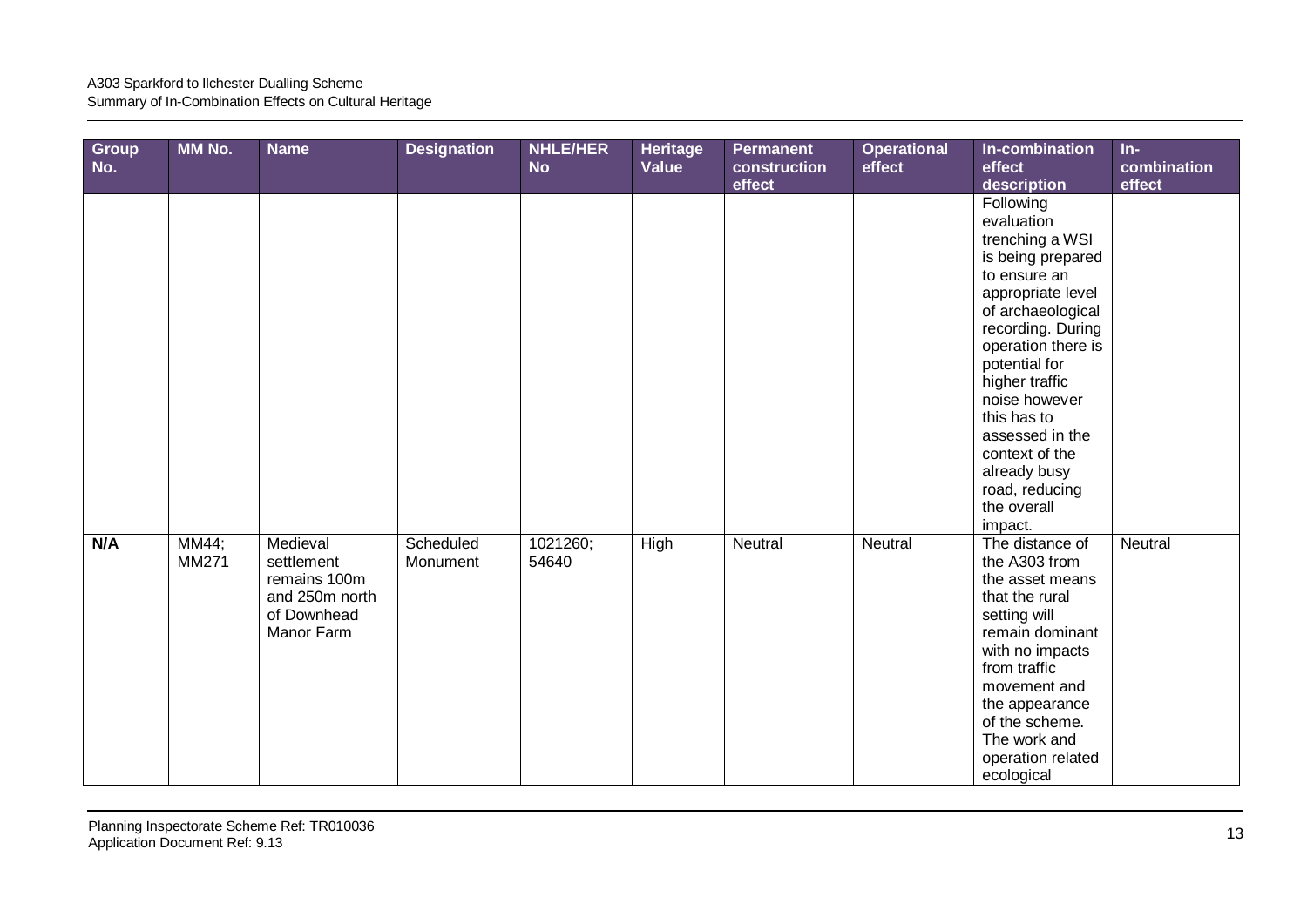| Group<br>No. | MM No.       | <b>Name</b>                                                                               | <b>Designation</b> | <b>NHLE/HER</b><br><b>No</b> | Heritage<br>Value | <b>Permanent</b><br>construction<br>effect | <b>Operational</b><br>effect | In-combination<br>effect<br>description                                                                                                                                                                                                                      | $In-$<br>combination<br>effect |
|--------------|--------------|-------------------------------------------------------------------------------------------|--------------------|------------------------------|-------------------|--------------------------------------------|------------------------------|--------------------------------------------------------------------------------------------------------------------------------------------------------------------------------------------------------------------------------------------------------------|--------------------------------|
|              |              |                                                                                           |                    |                              |                   |                                            |                              | mitigation area<br>will respect the<br>character of the<br>setting of the<br>monument.                                                                                                                                                                       |                                |
| N/A          | <b>MM270</b> | Area of High<br>Archaeological<br>Potential                                               | N/A                | N/A                          | Medium            | <b>Slight Adverse</b>                      | Neutral                      | Impacts will only<br>occur during<br>construction<br>where<br>archaeological<br>remains would<br>be removed.                                                                                                                                                 | <b>Slight Adverse</b>          |
| N/A          | <b>MM55</b>  | Eight Petter-<br>Nissen<br>experimental<br>houses                                         | N/A                | 50296; 50297                 | Low               | <b>Slight Adverse</b>                      | <b>Neutral</b>               | The realignment<br>of the A303 will<br>bring the road<br>slightly closer to<br>the asset. The<br>asset is already<br>viewed in the<br>context of the<br>modern road and<br>as such the<br>movement of<br>traffic will not<br>increase the<br>overall impact. | <b>Slight Adverse</b>          |
| N/A          | <b>MM62</b>  | <b>Turnpike Road</b><br>Sparkford Hill,<br>Sparkford, to<br>Marston Inn,<br>Marston Magna | N/A                | 24643                        | Low               | Neutral                                    | Neutral                      | The physical and<br>operational<br>relationship<br>between the<br>asset and<br>scheme will not<br>change                                                                                                                                                     | Neutral                        |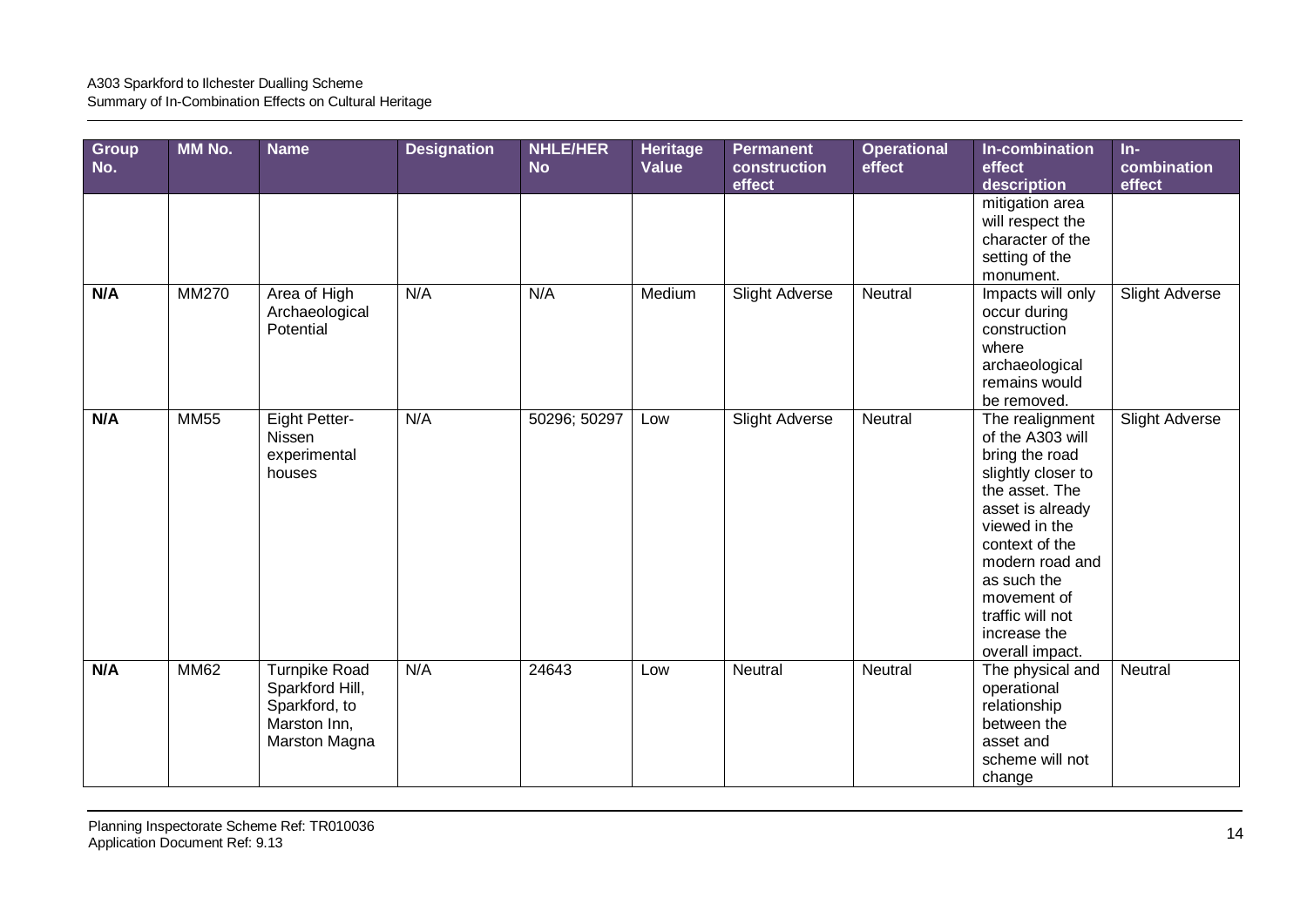| Group<br>No. | <b>MM No.</b> | <b>Name</b>                                                    | <b>Designation</b> | <b>NHLE/HER</b><br><b>No</b> | Heritage<br>Value | <b>Permanent</b><br>construction<br>effect | <b>Operational</b><br>effect | In-combination<br>effect<br>description                                                                                                                                                                                            | $In-$<br>combination<br>effect |
|--------------|---------------|----------------------------------------------------------------|--------------------|------------------------------|-------------------|--------------------------------------------|------------------------------|------------------------------------------------------------------------------------------------------------------------------------------------------------------------------------------------------------------------------------|--------------------------------|
| N/A          | <b>MM71</b>   | Coages Park,<br>west of<br>Hazlegrove<br>House, Queen<br>Camel | N/A                | 54434;<br>54435;<br>54444    | Low               | Slight Adverse                             | <b>Slight Adverse</b>        | The combination<br>of the increase in<br>traffic<br>movements and<br>appearance of<br>the scheme will<br>have a limited<br>impact on the<br>setting of the<br>asset. The rural<br>setting of the<br>asset will remain<br>dominant. | <b>Slight Adverse</b>          |
| N/A          | <b>MM73</b>   | Radio Receiver<br>site, Camel Hill,<br><b>West Camel</b>       | N/A                | 15747                        | Low               | Neutral                                    | Neutral                      | The location of<br>the asset, along<br>the route of the<br>busy, modern<br>A303, and<br>therefore its<br>setting will not<br>change.                                                                                               | Neutral                        |
| N/A          | <b>MM74</b>   | ROC observation<br>post, Camel Hill,<br>Queen Camel            | N/A                | 56969                        | Low               | Neutral                                    | Neutral                      | The location of<br>the asset, along<br>the route of the<br>busy, modern<br>A303, and<br>therefore its<br>setting will not<br>change.                                                                                               | Neutral                        |
| N/A          | <b>MM88</b>   | Milestone, Ridge<br>Hill, Queen<br>Camel                       | N/A                | 19735                        | Medium            | <b>Neutral</b>                             | Neutral                      | No impacts are<br>expected as the<br>milestone's<br>setting is not                                                                                                                                                                 | Neutral                        |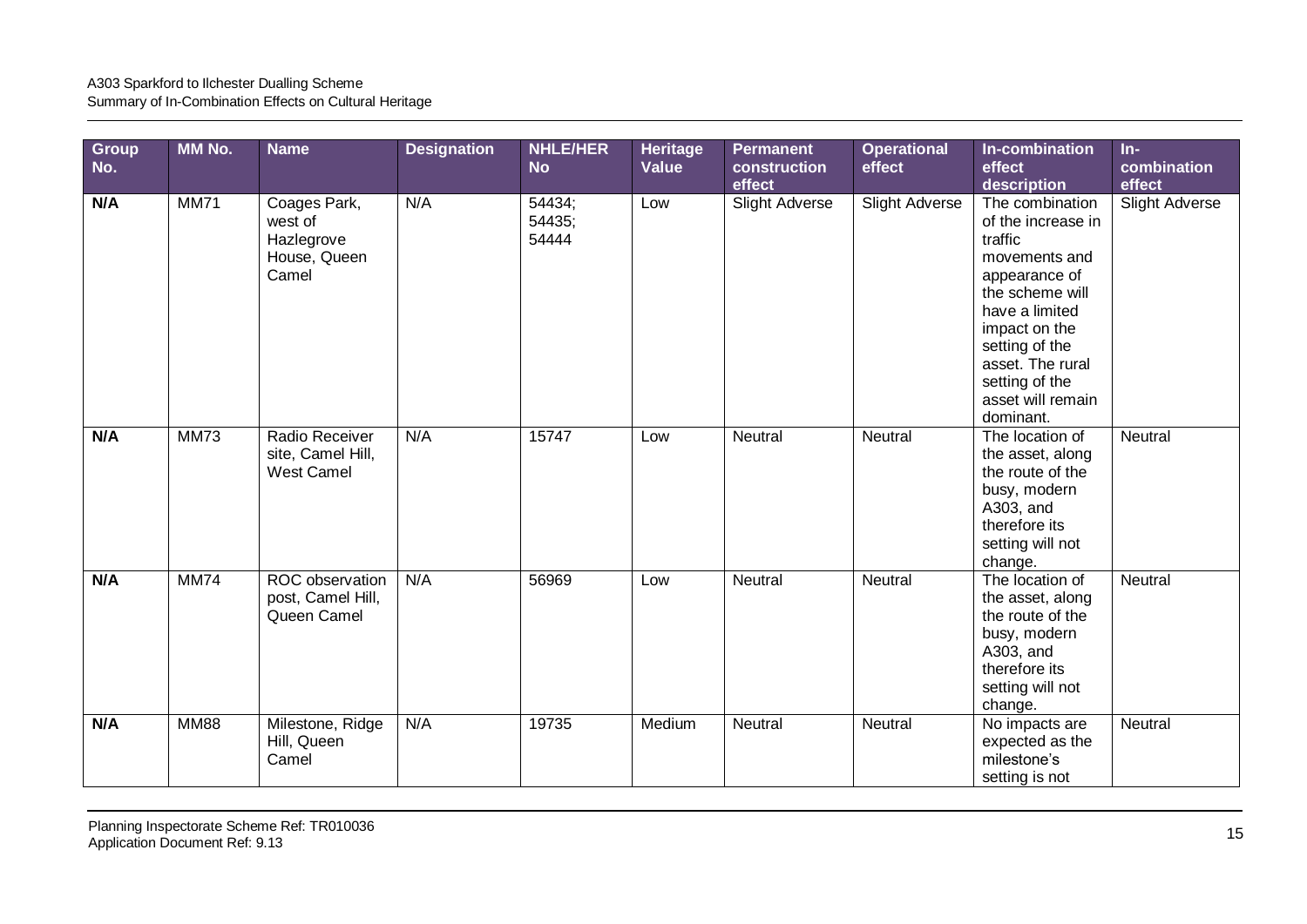| Group<br>No. | MM No.       | <b>Name</b>                                                                          | <b>Designation</b> | <b>NHLE/HER</b><br><b>No</b> | Heritage<br>Value | <b>Permanent</b><br>construction<br>effect | <b>Operational</b><br>effect | In-combination<br>effect<br>description                                                                                                                | $In-$<br>combination<br>effect |
|--------------|--------------|--------------------------------------------------------------------------------------|--------------------|------------------------------|-------------------|--------------------------------------------|------------------------------|--------------------------------------------------------------------------------------------------------------------------------------------------------|--------------------------------|
|              |              |                                                                                      |                    |                              |                   |                                            |                              | related to the<br>A303 and it will<br>not be physically<br>impacted.                                                                                   |                                |
| N/A          | MM103        | Turnpike Road,<br>Petherton Bridge,<br>Martock, to<br>Sparkford Bridge,<br>Sparkford | N/A                | 24641                        | Medium            | Neutral                                    | Neutral                      | There is a limited<br>extent of the<br>asset which is<br>being altered and<br>its current<br>character is<br>already one of a<br>modern road.          | Neutral                        |
| N/A          | <b>MM116</b> | Milestone, west<br>of Camel Cross,<br>West camel                                     | N/A                | 14793                        | Medium            | Neutral                                    | Neutral                      | The asset was<br>not visible during<br>a site walkover<br>so it assumed<br>removed.                                                                    | Neutral                        |
| N/A          | <b>MM128</b> | Inhumation<br>cemetery, West<br>Camel Hill, West<br>Camel                            | N/A                | 54634                        | Medium            | Neutral                                    | Neutral                      | Archaeological<br>remains<br>associated with<br>this asset will<br>note be removed<br>as part of the<br>development.                                   | Neutral                        |
| N/A          | MM135;       | Podimore<br>shrunken village                                                         | N/A                | 54802                        | Low               | Neutral                                    | Neutral                      | There will be no<br>further impact<br>from the<br>appearance and<br>operation of the<br>scheme than that<br>already<br>experienced from<br>the current | Neutral                        |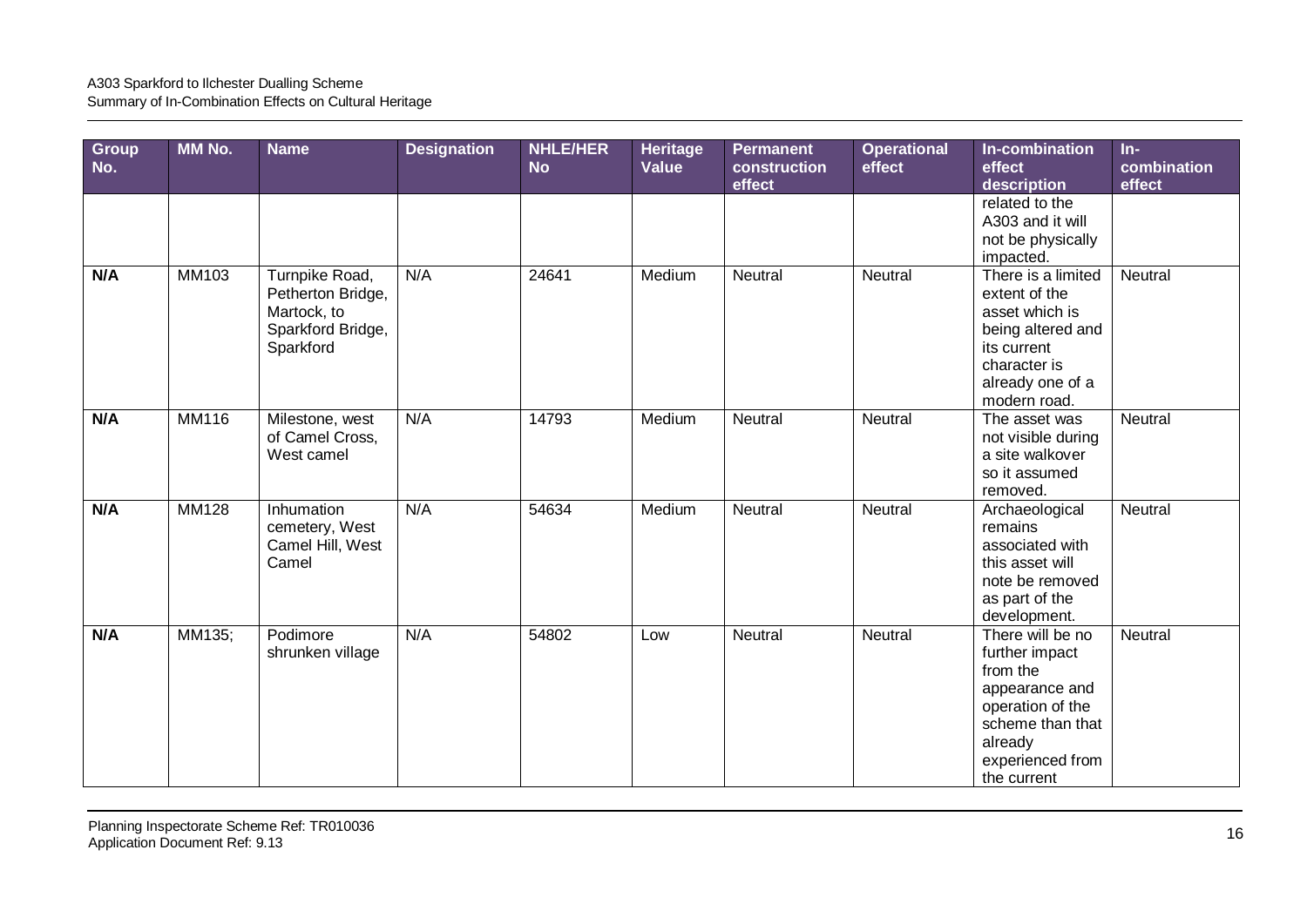| Group<br>No. | MM No. | <b>Name</b>                              | <b>Designation</b> | <b>NHLE/HER</b><br><b>No</b> | <b>Heritage</b><br>Value | Permanent<br>construction<br>effect | <b>Operational</b><br>effect | In-combination<br>effect<br>description                                                                                                                                                                                                                                                                                                                                                                                                                                                                                                                             | $In-$<br>combination<br>effect |
|--------------|--------|------------------------------------------|--------------------|------------------------------|--------------------------|-------------------------------------|------------------------------|---------------------------------------------------------------------------------------------------------------------------------------------------------------------------------------------------------------------------------------------------------------------------------------------------------------------------------------------------------------------------------------------------------------------------------------------------------------------------------------------------------------------------------------------------------------------|--------------------------------|
|              |        |                                          |                    |                              |                          |                                     |                              | alignment of the<br>A303.                                                                                                                                                                                                                                                                                                                                                                                                                                                                                                                                           |                                |
| N/A          | MM273a | <b>West Camel</b><br>Methodist<br>Church | N/A                | N/A                          | Low                      | <b>Slight Adverse</b>               | Slight<br>Beneficial         | The location on a<br>busy main route<br>is intrinsic to<br>understanding is<br>historic value as<br>a place of<br>worship<br>positioned to<br>serve travellers.<br>Its loss of its<br>setting on the<br>main road will<br>reduce the ability<br>to understand its<br>historic function.<br>However, the<br>current location<br>with access from<br>the busy main<br>road has<br>impacted the<br>viability of the<br>chapel with it no<br>longer in use for<br>worship.<br>Removing from<br>this setting has<br>the potential to<br>increase the<br>viability of the | Neutral                        |
|              |        |                                          |                    |                              |                          |                                     |                              | building as either                                                                                                                                                                                                                                                                                                                                                                                                                                                                                                                                                  |                                |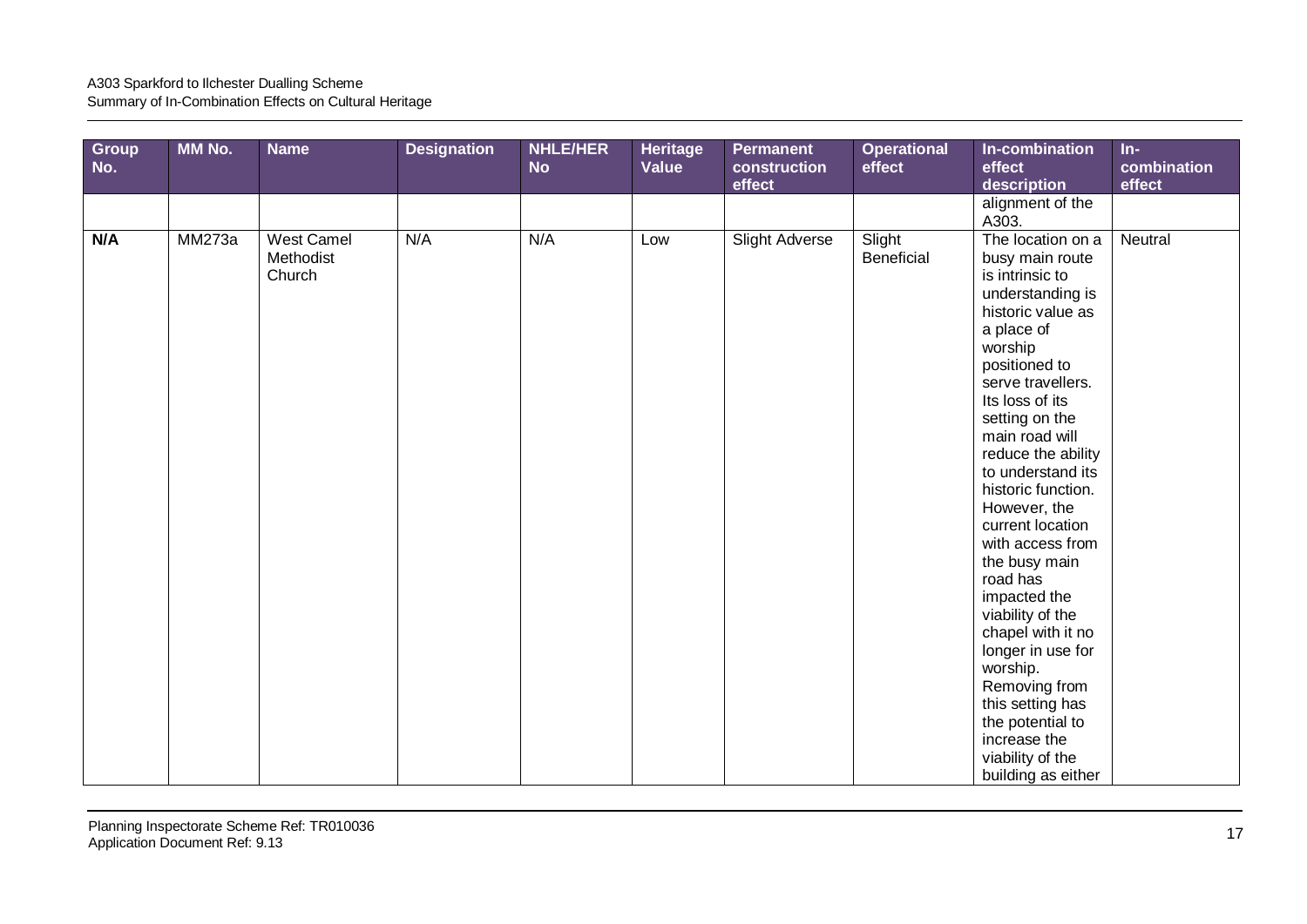| Group<br>No. | MM No.        | <b>Name</b>                                      | <b>Designation</b> | <b>NHLE/HER</b><br><b>No</b> | Heritage<br>Value | <b>Permanent</b><br>construction<br>effect | <b>Operational</b><br>effect | In-combination<br>effect<br>description                                                                                                                                                                                                                                                                         | $In-$<br>combination<br>effect |
|--------------|---------------|--------------------------------------------------|--------------------|------------------------------|-------------------|--------------------------------------------|------------------------------|-----------------------------------------------------------------------------------------------------------------------------------------------------------------------------------------------------------------------------------------------------------------------------------------------------------------|--------------------------------|
|              |               |                                                  |                    |                              |                   |                                            |                              | a community<br>building or<br>alternative, as a<br>location down a<br>safer, quieter<br>local road may<br>be more<br>attractive to new<br>uses.                                                                                                                                                                 |                                |
| N/A          | <b>MM273b</b> | <b>Bakery of West</b><br>Camel                   | N/A                | N/A                          | Low               | <b>Slight Adverse</b>                      | Slight Adverse               | The loss of the<br>setting of the<br>asset and the<br>location, on a<br>busy main road,<br>will have a direct<br>impact on the<br>ability to<br>understand the<br>asset as a<br>trading post on a<br>main route. This<br>coupled with the<br>potential indirect<br>impact of loss of<br>historic bakery<br>use. | Slight Adverse                 |
| N/A          | MM274         | House to the<br>south of Glebe<br>Farm, Downhead | N/A                | N/A                          | Low               | <b>Slight Adverse</b>                      | Slight Adverse               | The rural setting<br>will remain<br>dominant with<br>only limited<br>impacts from the<br>appearance of<br>the scheme and                                                                                                                                                                                        | Slight Adverse                 |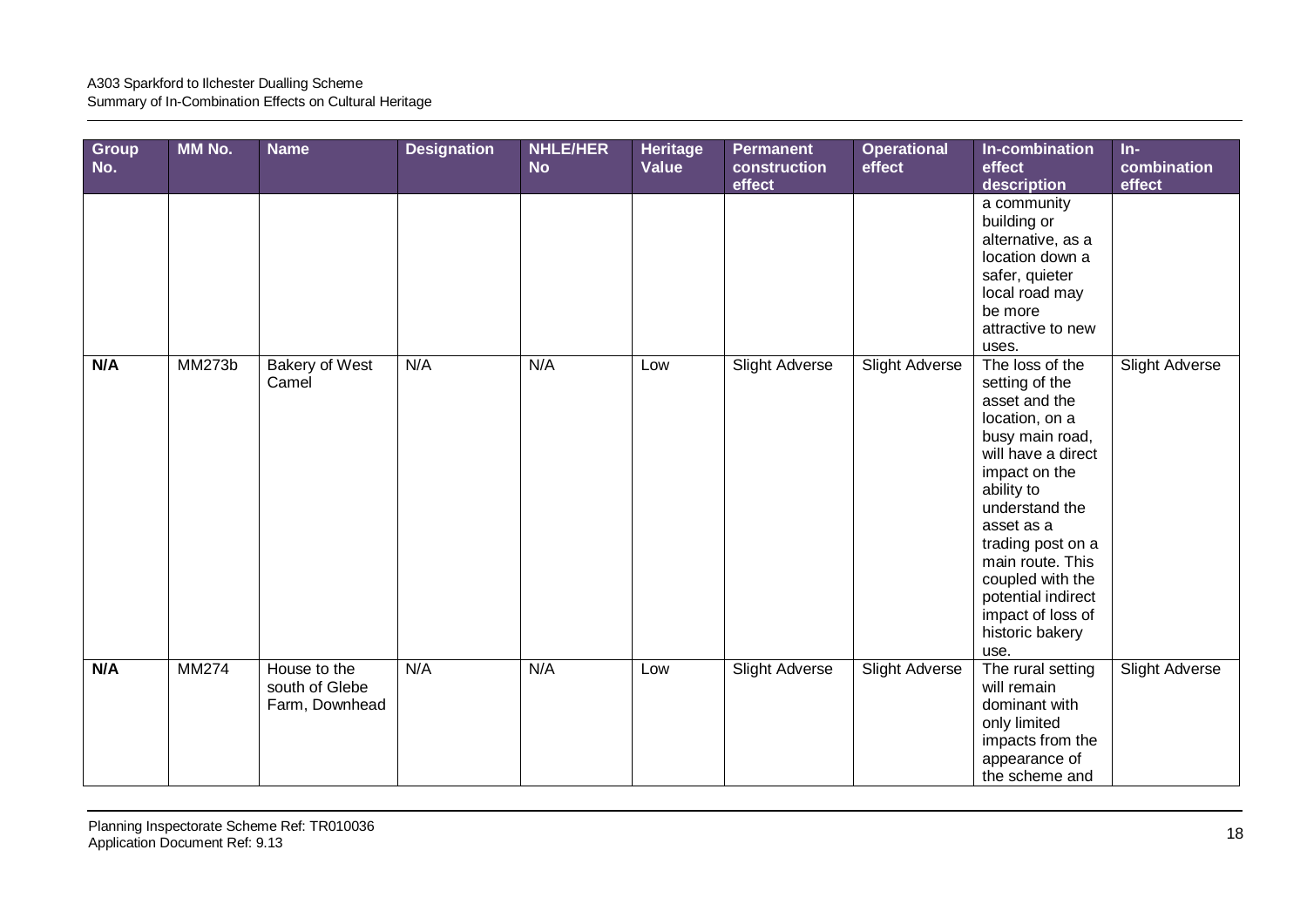| Group<br>No. | MM No. | <b>Name</b>                  | <b>Designation</b> | <b>NHLE/HER</b><br><b>No</b> | Heritage<br>Value | <b>Permanent</b><br>construction<br>effect | <b>Operational</b><br>effect | In-combination<br>effect<br>description                                                                                                                                                                                                                                                                                   | $In-$<br>combination<br>effect |
|--------------|--------|------------------------------|--------------------|------------------------------|-------------------|--------------------------------------------|------------------------------|---------------------------------------------------------------------------------------------------------------------------------------------------------------------------------------------------------------------------------------------------------------------------------------------------------------------------|--------------------------------|
|              |        |                              |                    |                              |                   |                                            |                              | traffic noise. This<br>is due to the<br>distance of the<br>asset from the<br>realigned A303<br>and the<br>landscape<br>planting which<br>will screen the<br>route and help<br>retain the rural<br>character.                                                                                                              |                                |
| N/A          | MM275  | The Spinney                  | N/A                | N/A                          | Low               | <b>Slight Adverse</b>                      | <b>Slight Adverse</b>        | The alignment<br>and Downhead<br>Junction will<br>move closer to<br>the asset. There<br>will be traffic<br>movements and<br>associated noise<br>in closer<br>proximity to the<br>asset. However,<br>the visual<br>character of a<br>property<br>surrounded by<br>high hedgerows<br>and trees will<br>remain<br>unchanged. | <b>Slight Adverse</b>          |
| N/A          | MM276  | The Hollies and<br>Appletree | N/A                | N/A                          | Low               | <b>Slight Beneficial</b>                   | Slight<br>Beneficial         | The alignment<br>and traffic                                                                                                                                                                                                                                                                                              | Slight<br>Beneficial           |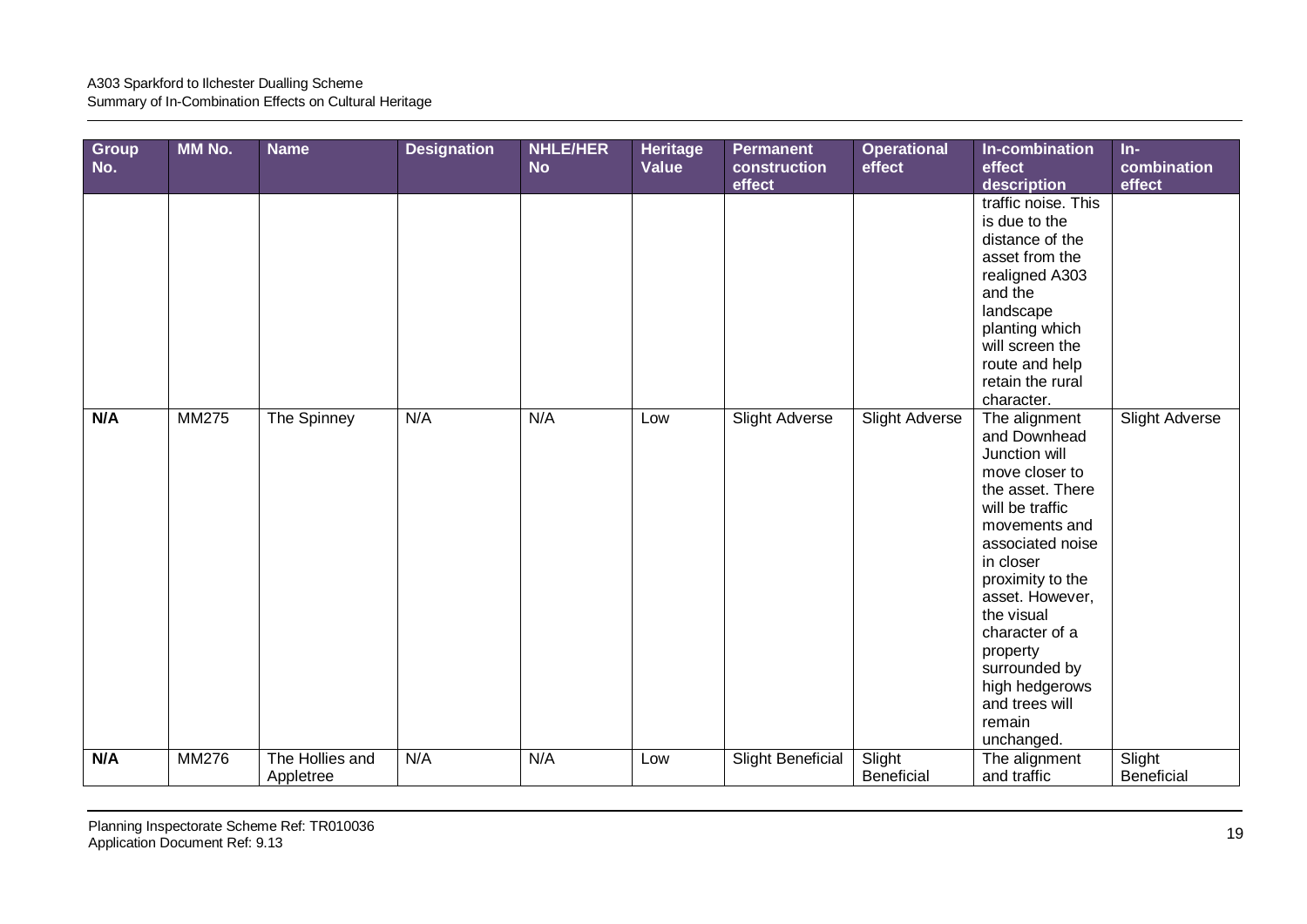## A303 Sparkford to Ilchester Dualling Scheme

Summary of In-Combination Effects on Cultural Heritage

| <b>Group</b><br>No. | MM No.       | <b>Name</b>                        | <b>Designation</b> | NHLE/HER<br><b>No</b> | <b>Heritage</b><br>Value | <b>Permanent</b><br>construction<br>effect | <b>Operational</b><br>effect | In-combination<br>effect<br>description                                                                                                                                                                                                                                                                                                                                                                                                                                                                                                                                      | $In-$<br>combination<br>effect |
|---------------------|--------------|------------------------------------|--------------------|-----------------------|--------------------------|--------------------------------------------|------------------------------|------------------------------------------------------------------------------------------------------------------------------------------------------------------------------------------------------------------------------------------------------------------------------------------------------------------------------------------------------------------------------------------------------------------------------------------------------------------------------------------------------------------------------------------------------------------------------|--------------------------------|
|                     |              | Cottage,<br>Plowage, West<br>Camel |                    |                       |                          |                                            |                              | movement will be<br>moved away<br>from the assets.<br>They will be<br>located on a local<br>road junction<br>reducing the<br>amount of traffic<br>movement and<br>associated noise<br>experienced from<br>the asset.<br>Planting and the<br>road being in<br>cutting will<br>reduce the<br>intervisibility<br>between the<br>assets and the<br>road increasing<br>the ability to<br>understand the<br>historic rural<br>setting of the<br>assets. However,<br>there will still be<br>noise from the<br>main alignment<br>which will impact<br>on the rural<br>setting of the |                                |
| N/A                 | <b>MM277</b> | Camel Hill                         | N/A                | N/A                   | Low                      | <b>Slight Adverse</b>                      | <b>Slight Adverse</b>        | assets.<br>The alignment                                                                                                                                                                                                                                                                                                                                                                                                                                                                                                                                                     | <b>Slight Adverse</b>          |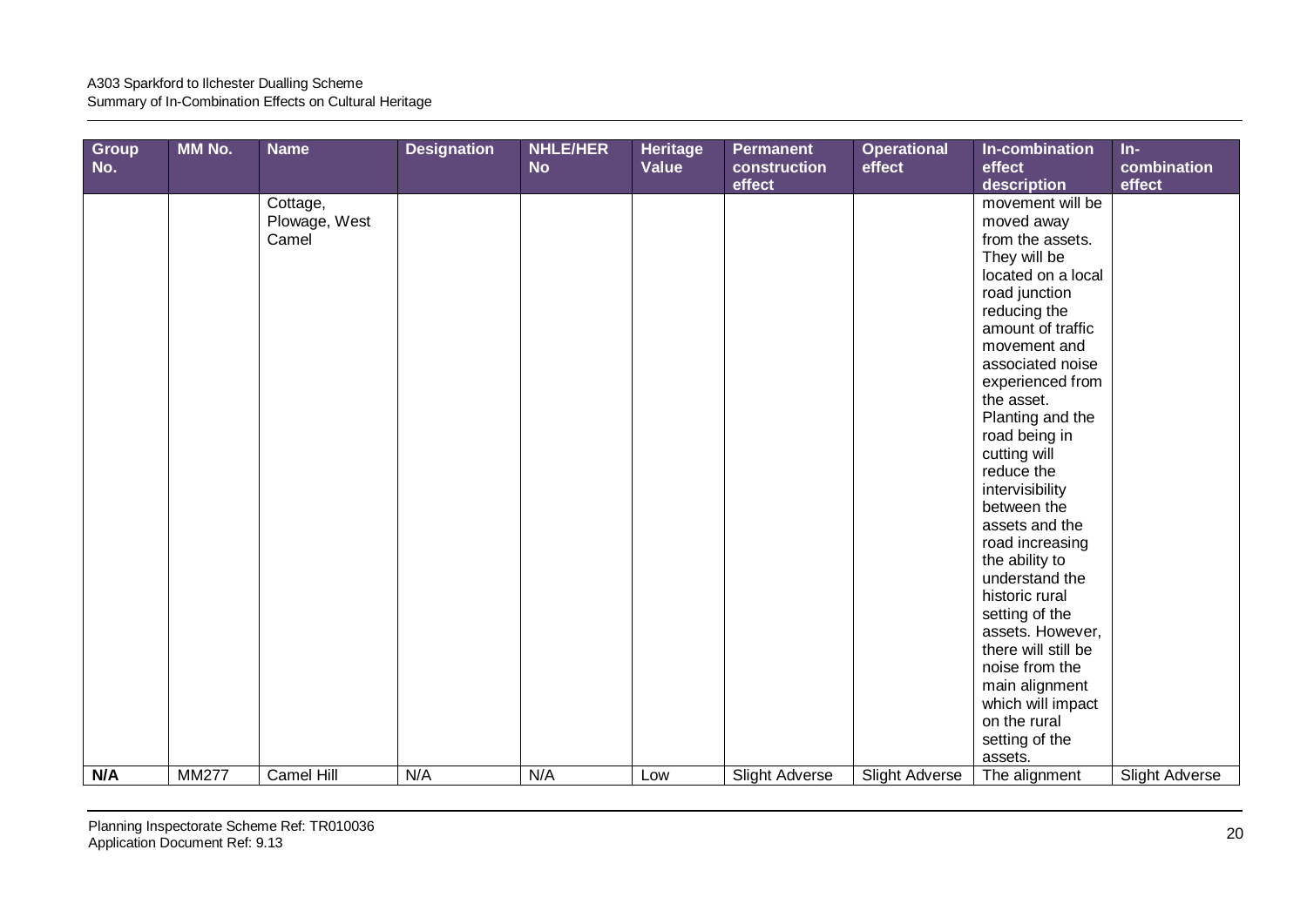| Group<br>No. | MM No.       | <b>Name</b>                    | <b>Designation</b> | NHLE/HER<br><b>No</b> | Heritage<br>Value | <b>Permanent</b><br>construction<br>effect | <b>Operational</b><br>effect | In-combination<br>effect<br>description                                                                                                                                                                                                                                                                                                                                                                                                          | $In-$<br>combination<br>effect |
|--------------|--------------|--------------------------------|--------------------|-----------------------|-------------------|--------------------------------------------|------------------------------|--------------------------------------------------------------------------------------------------------------------------------------------------------------------------------------------------------------------------------------------------------------------------------------------------------------------------------------------------------------------------------------------------------------------------------------------------|--------------------------------|
|              |              | Cottage, Camel<br>Hill         |                    |                       |                   |                                            |                              | will be slightly<br>closer to the<br>asset that the<br>current A303.<br>This will bring<br>traffic movement<br>closer to the<br>asset and<br>potentially<br>increase road<br>noise. However,<br>this should be<br>taken in the<br>context of the<br>disruption to<br>setting of the<br>appearance and<br>operation of the<br>current A303,<br>and the<br>landscaping and<br>planting which<br>will retain the<br>visual setting of<br>the asset. |                                |
| N/A          | <b>MM278</b> | Camel Hill Farm,<br>Camel Hill | N/A                | N/A                   | Low               | Neutral                                    | Slight Adverse               | The alignment<br>will be slightly<br>closer to the<br>asset that the<br>current A303.<br>This will bring<br>traffic movement<br>closer to the                                                                                                                                                                                                                                                                                                    | <b>Slight Adverse</b>          |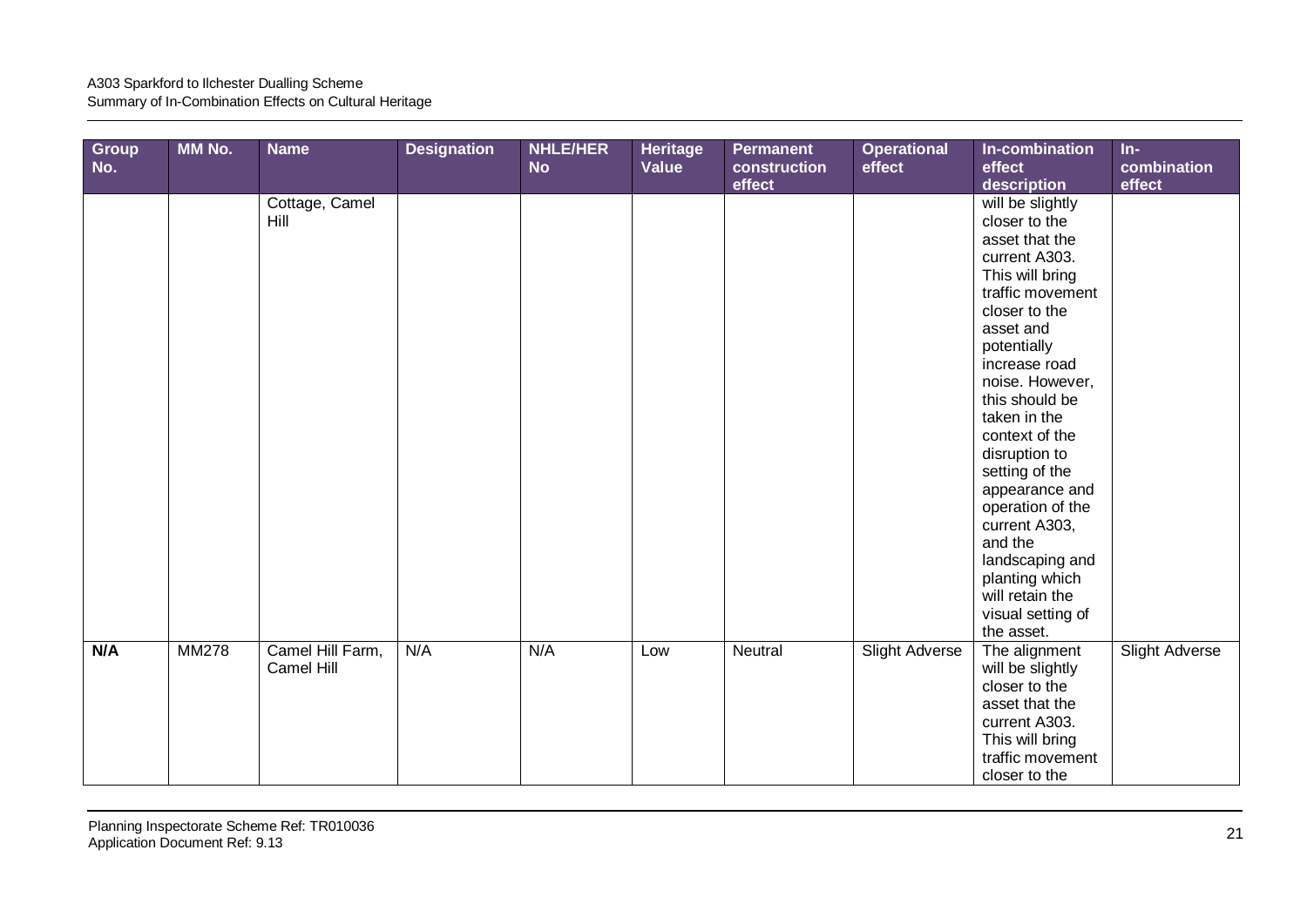| Group<br>No. | MM No.       | <b>Name</b>                           | <b>Designation</b> | <b>NHLE/HER</b><br><b>No</b> | Heritage<br>Value | <b>Permanent</b><br>construction<br>effect | <b>Operational</b><br>effect | In-combination<br>effect<br>description                                                                                                                                                                                                                                                                          | $In-$<br>combination<br>effect |
|--------------|--------------|---------------------------------------|--------------------|------------------------------|-------------------|--------------------------------------------|------------------------------|------------------------------------------------------------------------------------------------------------------------------------------------------------------------------------------------------------------------------------------------------------------------------------------------------------------|--------------------------------|
|              |              |                                       |                    |                              |                   |                                            |                              | asset and<br>potentially<br>increase road<br>noise. However,<br>this should be<br>taken in the<br>context of the<br>disruption to<br>setting of the<br>appearance and<br>operation of the<br>current A303,<br>and the<br>landscaping and<br>planting which<br>will retain the<br>visual setting of<br>the asset. |                                |
| N/A          | <b>MM279</b> | Pepper Hill<br>Cottage, Camel<br>Hill | N/A                | N/A                          | Low               | Moderate<br>Adverse                        | <b>Slight Adverse</b>        | The alignment<br>will be closer to<br>the asset that the<br>current A303.<br>This will bring<br>traffic movement<br>closer to the<br>asset and<br>potentially<br>increase road<br>noise. However,<br>this should be<br>taken in the<br>context of the<br>disruption to                                           | Moderate<br>Adverse            |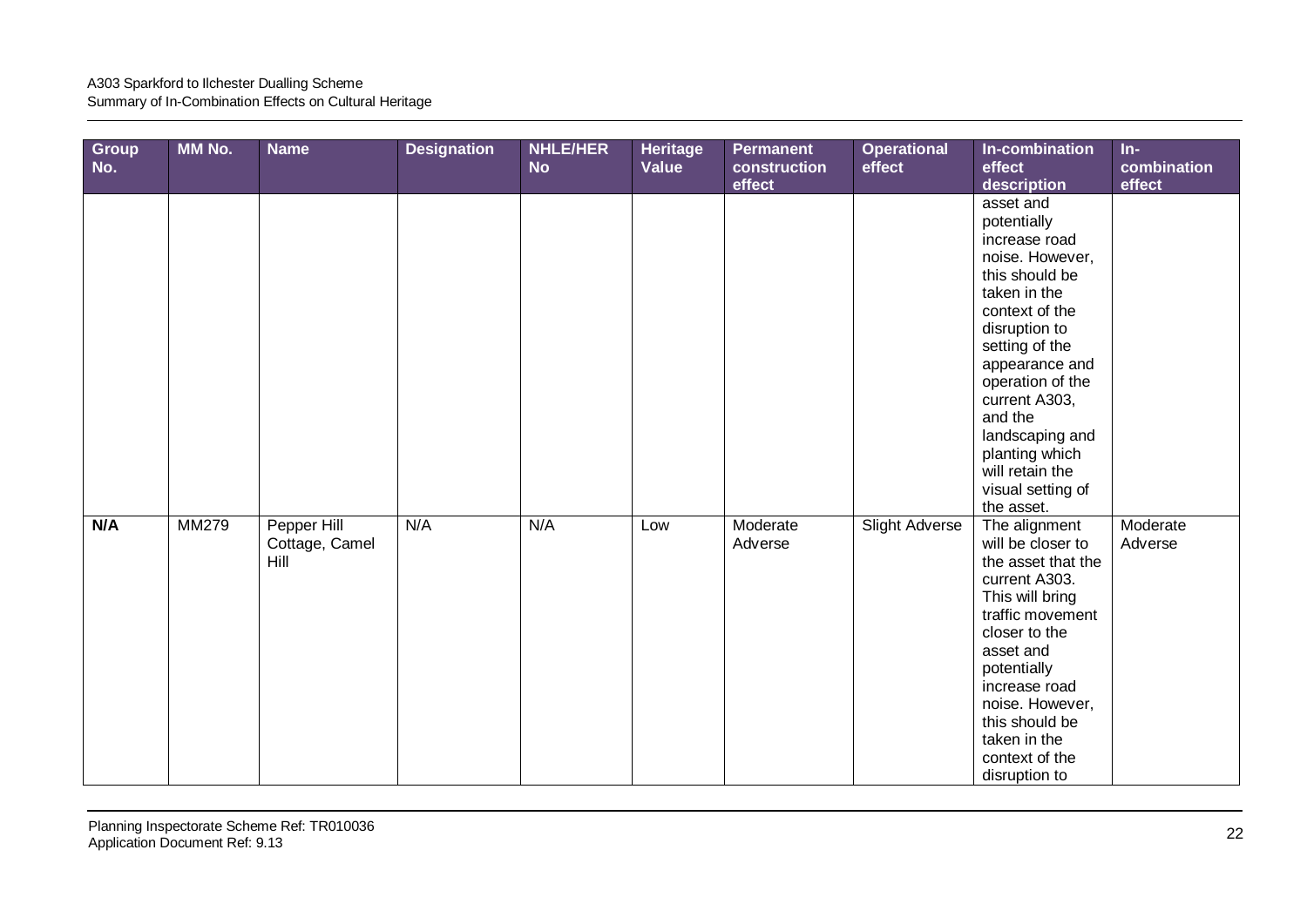| Group<br>No. | MM No.       | <b>Name</b>            | <b>Designation</b>    | <b>NHLE/HER</b><br><b>No</b> | Heritage<br>Value | <b>Permanent</b><br>construction<br>effect | <b>Operational</b><br>effect | In-combination<br>effect<br>description                                                                                                                                                                                | $In-$<br>combination<br>effect |
|--------------|--------------|------------------------|-----------------------|------------------------------|-------------------|--------------------------------------------|------------------------------|------------------------------------------------------------------------------------------------------------------------------------------------------------------------------------------------------------------------|--------------------------------|
|              |              |                        |                       |                              |                   |                                            |                              | setting of the<br>appearance and<br>operation of the<br>current A303,<br>and the<br>landscaping and<br>planting which<br>will reduce the<br>impact to visual<br>setting of the<br>asset.                               |                                |
| N/A          | <b>MM295</b> | <b>Glastonbury Tor</b> | Scheduled<br>Monument | 1019390                      | High              | Neutral                                    | Neutral                      | The permanent<br>appearance of<br>the scheme and<br>operational traffic<br>movements and<br>lighting will not<br>be appreciable in<br>the wider<br>landscape from<br>important views<br>south from<br>Glastonbury Tor. | Neutral                        |
| N/A          | MM296        | Cadbury Castle         | Scheduled<br>Monument | 1011980                      | High              | Neutral                                    | Neutral                      | The permanent<br>appearance of<br>the scheme,<br>operational traffic<br>and lighting will<br>not change the<br>visibility of the<br>scheme, or its<br>relationship with<br>the asset.                                  | Neutral                        |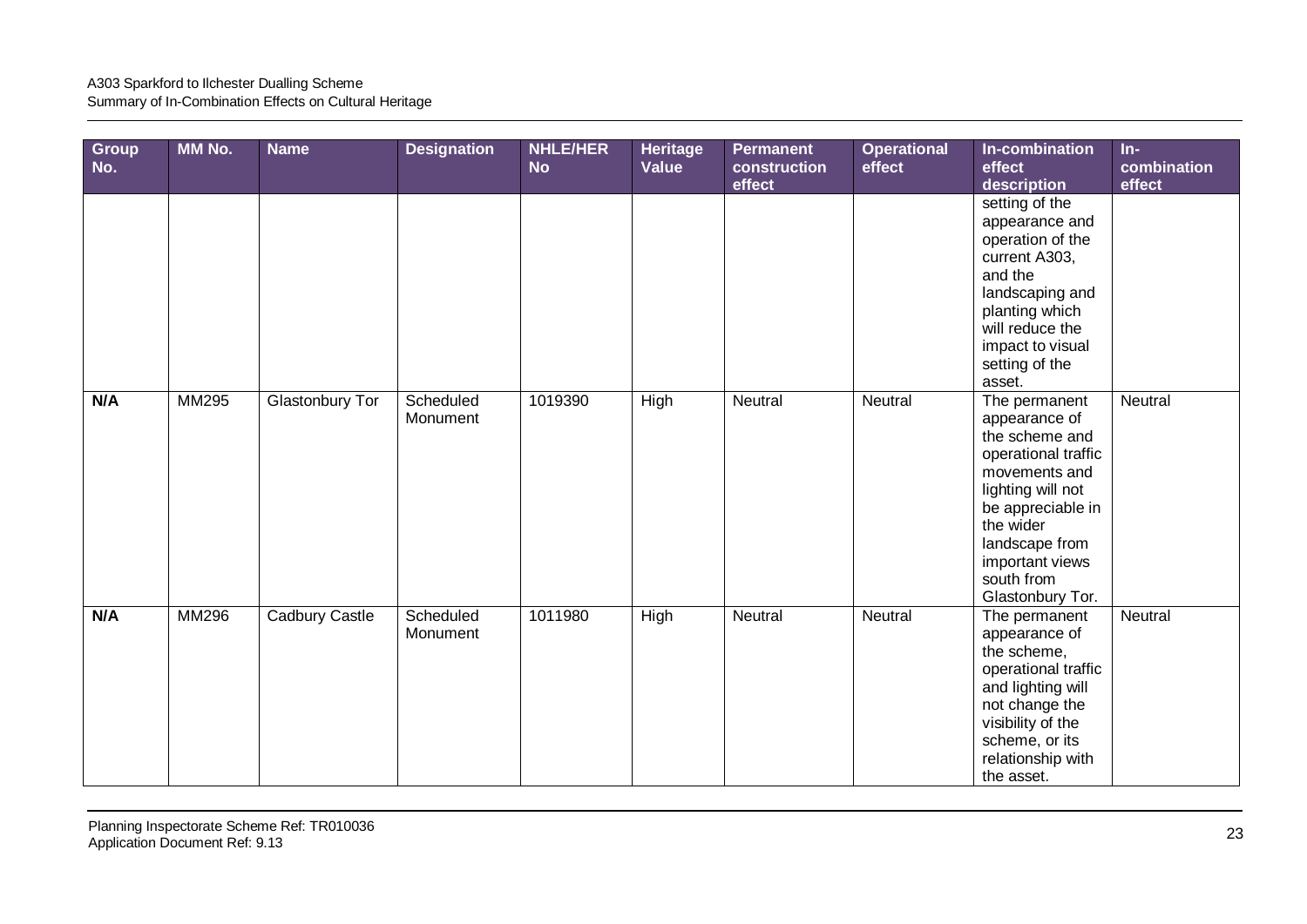| <b>Group</b><br>No. | MM No. | <b>Name</b>                                         | <b>Designation</b>    | <b>NHLE/HER</b><br><b>No</b> | Heritage<br>Value | <b>Permanent</b><br>construction<br>effect | <b>Operational</b><br>effect | In-combination<br>effect<br>description                                                                                                                                                                                                                                                                                                               | $In-$<br>combination<br>effect |
|---------------------|--------|-----------------------------------------------------|-----------------------|------------------------------|-------------------|--------------------------------------------|------------------------------|-------------------------------------------------------------------------------------------------------------------------------------------------------------------------------------------------------------------------------------------------------------------------------------------------------------------------------------------------------|--------------------------------|
| N/A                 | MM297  | St Michael's Hill                                   | Scheduled<br>Monument | 1008466                      | High              | Neutral                                    | Neutral                      | The permanent<br>appearance of<br>the scheme,<br>operational traffic<br>and lighting will<br>not change the<br>visibility of the<br>scheme, or its<br>relationship with<br>the asset.                                                                                                                                                                 | Neutral                        |
| N/A                 | MM298  | Prehistoric<br>unknown<br>archaeological<br>remains | N/A                   | N/A                          | High              | Large Adverse                              | Neutral                      | Prehistoric<br>archaeological<br>remains within<br>the footprint of<br>the scheme will<br>be removed. A<br>scheme of<br>archaeological<br>recording will be<br>instigated,<br>although under<br>the NPS NN this<br>will not mitigate<br>any loss.<br>Remains will<br>have been<br>removed<br>therefore there<br>will be no<br>operational<br>impacts. | Large Adverse                  |
| N/A                 | MM299  | Roman unknown                                       | N/A                   | N/A                          | High              | Moderate                                   | Neutral                      | Roman                                                                                                                                                                                                                                                                                                                                                 | Moderate                       |
|                     |        | archaeological                                      |                       |                              |                   | Adverse                                    |                              | archaeological                                                                                                                                                                                                                                                                                                                                        | Adverse                        |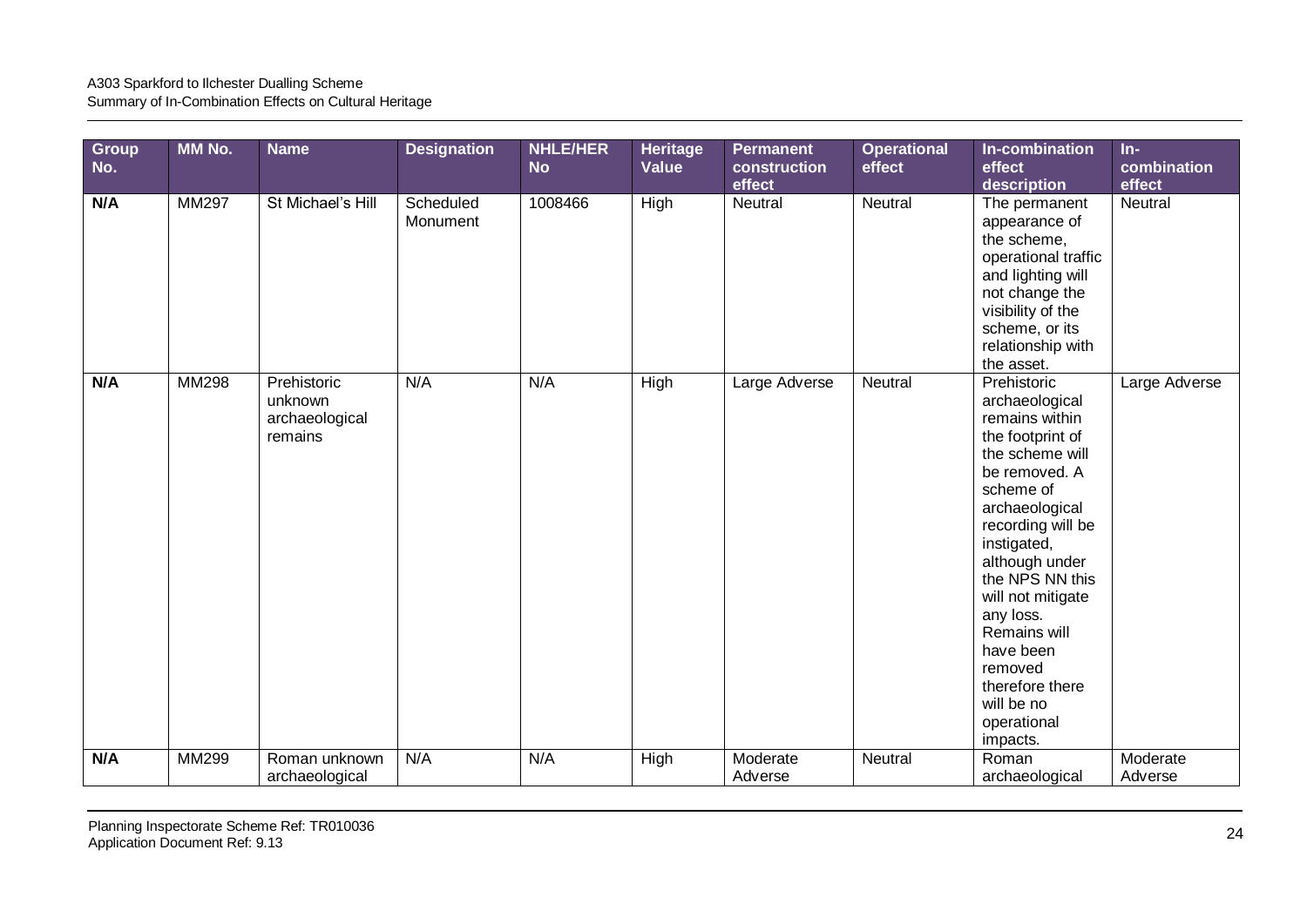| Group<br>No. | MM No.       | <b>Name</b>                                            | <b>Designation</b> | <b>NHLE/HER</b><br><b>No</b> | <b>Heritage</b><br><b>Value</b> | <b>Permanent</b><br>construction<br>effect | <b>Operational</b><br>effect | In-combination<br>effect<br>description                                                                                                                                                                                                                                                                              | $In-$<br>combination<br>effect |
|--------------|--------------|--------------------------------------------------------|--------------------|------------------------------|---------------------------------|--------------------------------------------|------------------------------|----------------------------------------------------------------------------------------------------------------------------------------------------------------------------------------------------------------------------------------------------------------------------------------------------------------------|--------------------------------|
|              |              | remains                                                |                    |                              |                                 |                                            |                              | remains within<br>the footprint of<br>the scheme will<br>be removed. A<br>scheme of<br>archaeological<br>recording will be<br>instigated,<br>although under<br>the NPS NN this<br>will not mitigate<br>any loss.<br>Remains will<br>have been<br>removed<br>therefore there<br>will be no<br>operational<br>impacts. |                                |
| N/A          | <b>MM300</b> | Early medieval<br>unknown<br>archaeological<br>remains | N/A                | N/A                          | Medium                          | Large Adverse                              | Neutral                      | Early medieval<br>archaeological<br>remains within<br>the footprint of<br>the scheme will<br>be removed. A<br>scheme of<br>archaeological<br>recording will be<br>instigated,<br>although under<br>the NPS NN this<br>will not mitigate<br>any loss.                                                                 | Large Adverse                  |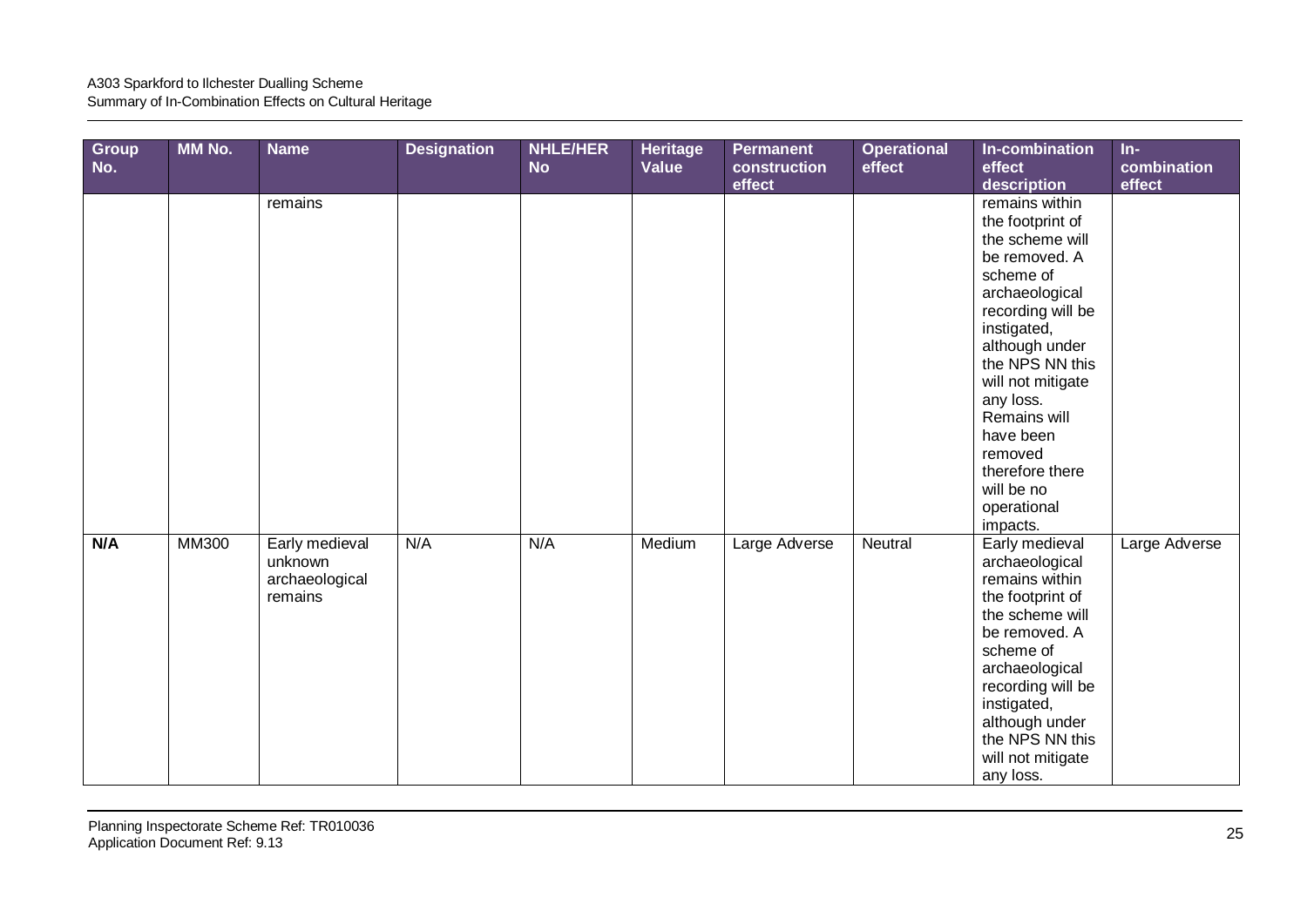| Group<br>No. | <b>MM No.</b> | <b>Name</b>                                      | <b>Designation</b> | <b>NHLE/HER</b><br><b>No</b> | Heritage<br>Value | Permanent<br>construction<br>effect | <b>Operational</b><br>effect | In-combination<br>effect<br>description                                                                                                                                                                                                                                                                                                                                                        | $In-$<br>combination<br>effect |
|--------------|---------------|--------------------------------------------------|--------------------|------------------------------|-------------------|-------------------------------------|------------------------------|------------------------------------------------------------------------------------------------------------------------------------------------------------------------------------------------------------------------------------------------------------------------------------------------------------------------------------------------------------------------------------------------|--------------------------------|
|              |               |                                                  |                    |                              |                   |                                     |                              | Remains will<br>have been<br>removed and will<br>not be resent<br>during the<br>operation<br>therefore there<br>will be no in<br>combination<br>impacts.                                                                                                                                                                                                                                       |                                |
| N/A          | <b>MM301</b>  | Medieval<br>unknown<br>archaeological<br>remains | N/A                | N/A                          | <b>High</b>       | Large Adverse                       | Neutral                      | Medieval<br>archaeological<br>remains within<br>the footprint of<br>the scheme will<br>be removed. A<br>scheme of<br>archaeological<br>recording will be<br>instigated,<br>although under<br>the NPS NN this<br>will not mitigate<br>any loss.<br>Remains will<br>have been<br>removed and will<br>not be resent<br>during the<br>operation<br>therefore there<br>will be no in<br>combination | Large Adverse                  |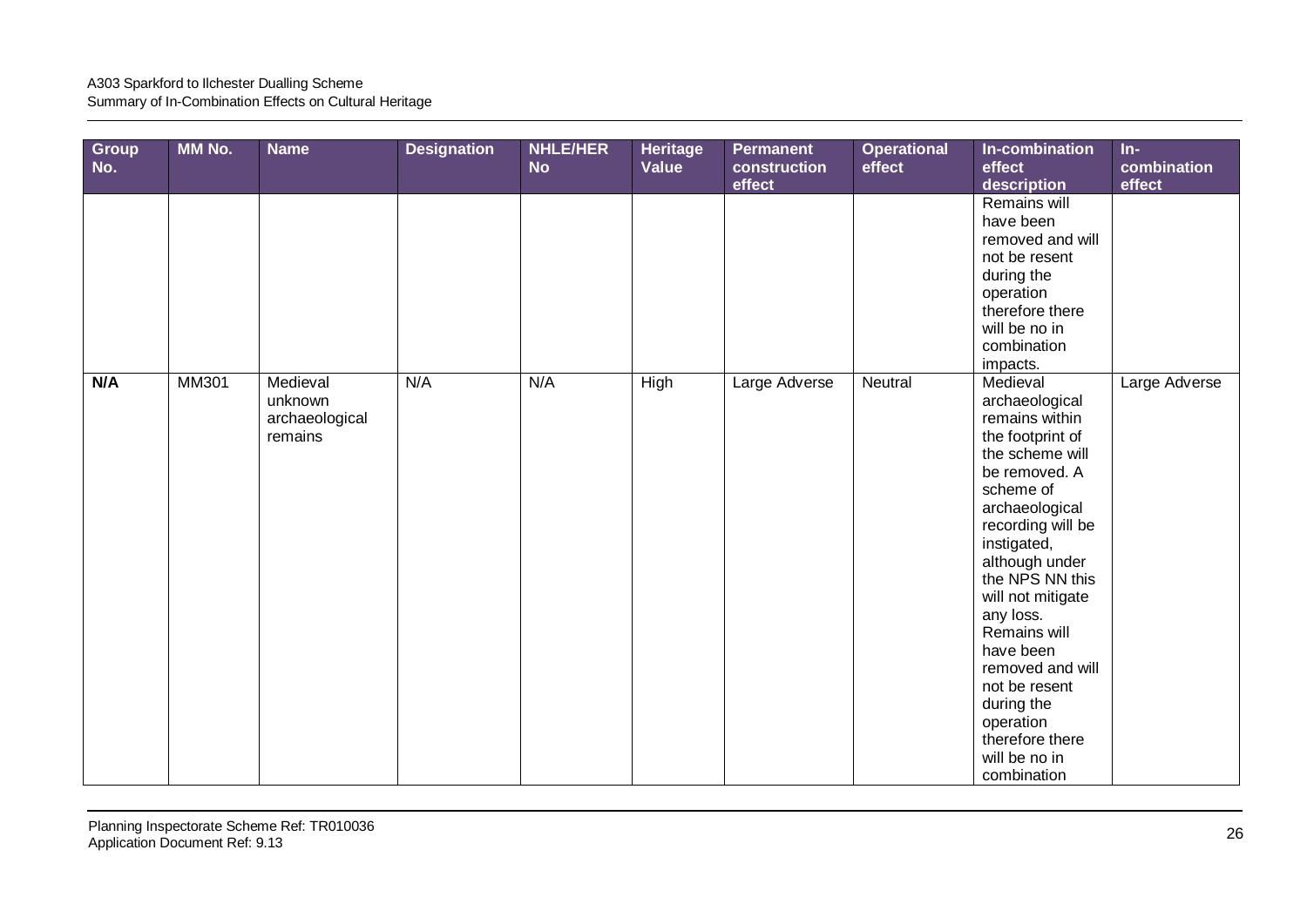| <b>Group</b><br>No. | MM No.       | <b>Name</b>                                           | <b>Designation</b> | <b>NHLE/HER</b><br><b>No</b> | Heritage<br>Value | <b>Permanent</b><br>construction<br>effect | <b>Operational</b><br>effect | In-combination<br>effect<br>description                                                                                                                                                                                                                                                                                                                                                                        | $In-$<br>combination<br>effect |
|---------------------|--------------|-------------------------------------------------------|--------------------|------------------------------|-------------------|--------------------------------------------|------------------------------|----------------------------------------------------------------------------------------------------------------------------------------------------------------------------------------------------------------------------------------------------------------------------------------------------------------------------------------------------------------------------------------------------------------|--------------------------------|
|                     |              |                                                       |                    |                              |                   |                                            |                              | impacts                                                                                                                                                                                                                                                                                                                                                                                                        |                                |
| N/A                 | <b>MM302</b> | Post-medieval<br>unknown<br>archaeological<br>remains | N/A                | N/A                          | Low               | Slight Adverse                             | Neutral                      | Post medieval<br>archaeological<br>remains within<br>the footprint of<br>the scheme will<br>be removed. A<br>scheme of<br>archaeological<br>recording will be<br>instigated,<br>although under<br>the NPS NN this<br>will not mitigate<br>any loss.<br>Remains will<br>have been<br>removed and will<br>not be resent<br>during the<br>operation<br>therefore there<br>will be no in<br>combination<br>impacts | <b>Slight Adverse</b>          |
| N/A                 | <b>MM303</b> | Modern unknown<br>archaeological<br>remains           | N/A                | N/A                          | Low               | <b>Slight Adverse</b>                      | Neutral                      | Modern<br>archaeological<br>remains within<br>the footprint of<br>the scheme will<br>be removed. A<br>scheme of<br>archaeological                                                                                                                                                                                                                                                                              | <b>Slight Adverse</b>          |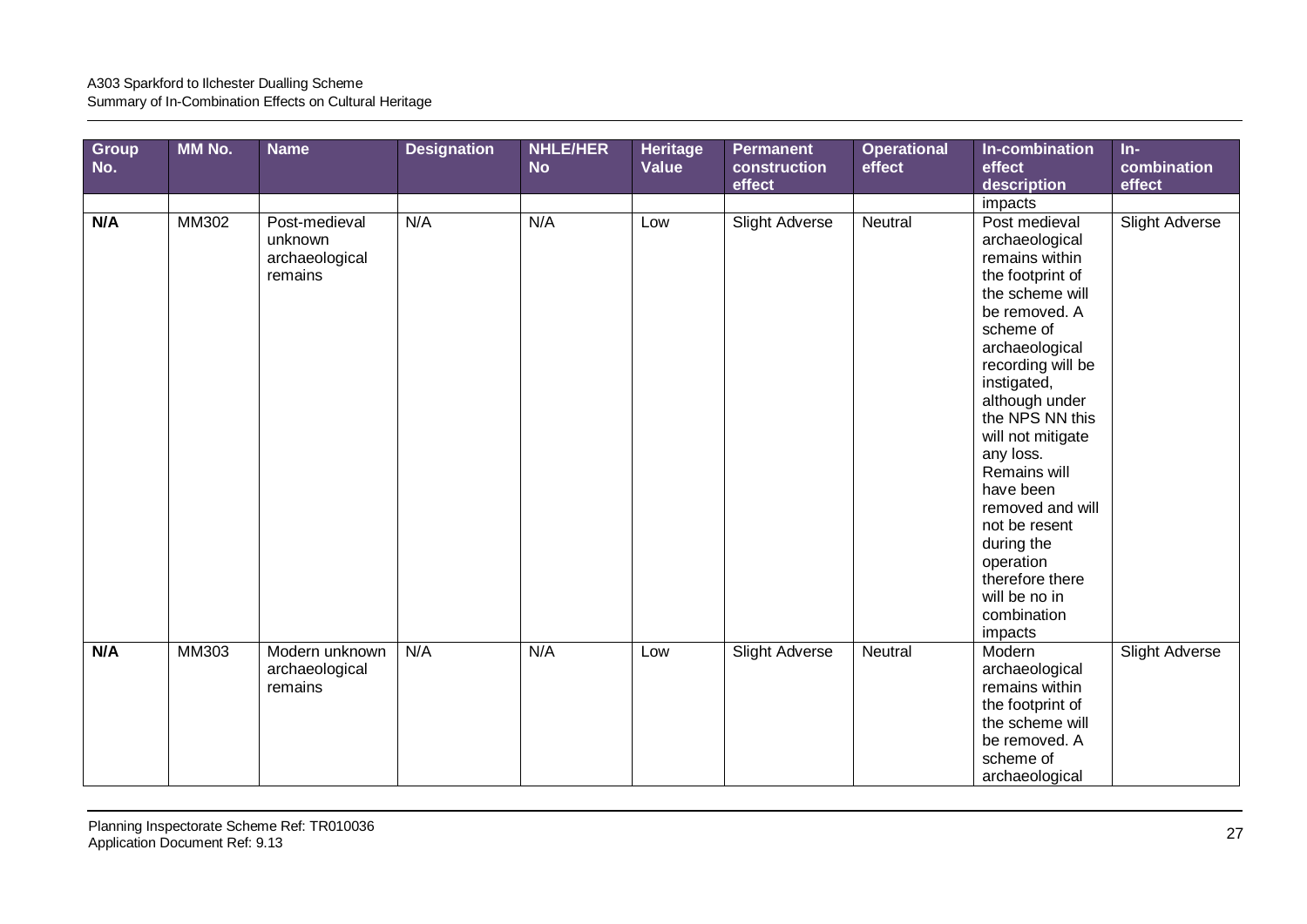| Group<br>No. | MM No. | <b>Name</b>                        | <b>Designation</b> | <b>NHLE/HER</b><br><b>No</b> | <b>Heritage</b><br>Value | <b>Permanent</b><br>construction<br>effect | <b>Operational</b><br>effect | In-combination<br>effect<br>description                                                                                                                                                                                                                                                         | $In-$<br>combination<br>effect |
|--------------|--------|------------------------------------|--------------------|------------------------------|--------------------------|--------------------------------------------|------------------------------|-------------------------------------------------------------------------------------------------------------------------------------------------------------------------------------------------------------------------------------------------------------------------------------------------|--------------------------------|
|              |        |                                    |                    |                              |                          |                                            |                              | recording will be<br>instigated,<br>although under<br>the NPS NN this<br>will not mitigate<br>any loss.<br>Remains will<br>have been<br>removed and will<br>not be resent<br>during the<br>operation<br>therefore there<br>will be no in<br>combination<br>impacts.                             |                                |
| N/A          | N/A    | Historic<br>Landscape<br>Character | N/A                | N/A                          | Medium                   | Slight Adverse                             | Neutral                      | The dominant<br>historical<br>agricultural<br>character with<br>dispersed<br>settlements will<br>remain following<br>the realignment<br>of the route.<br>However, there<br>will be limited<br>permanent<br>truncation of the<br>landscape,<br>especially around<br>Hazlegrove<br>House RPG. The | Slight Adverse                 |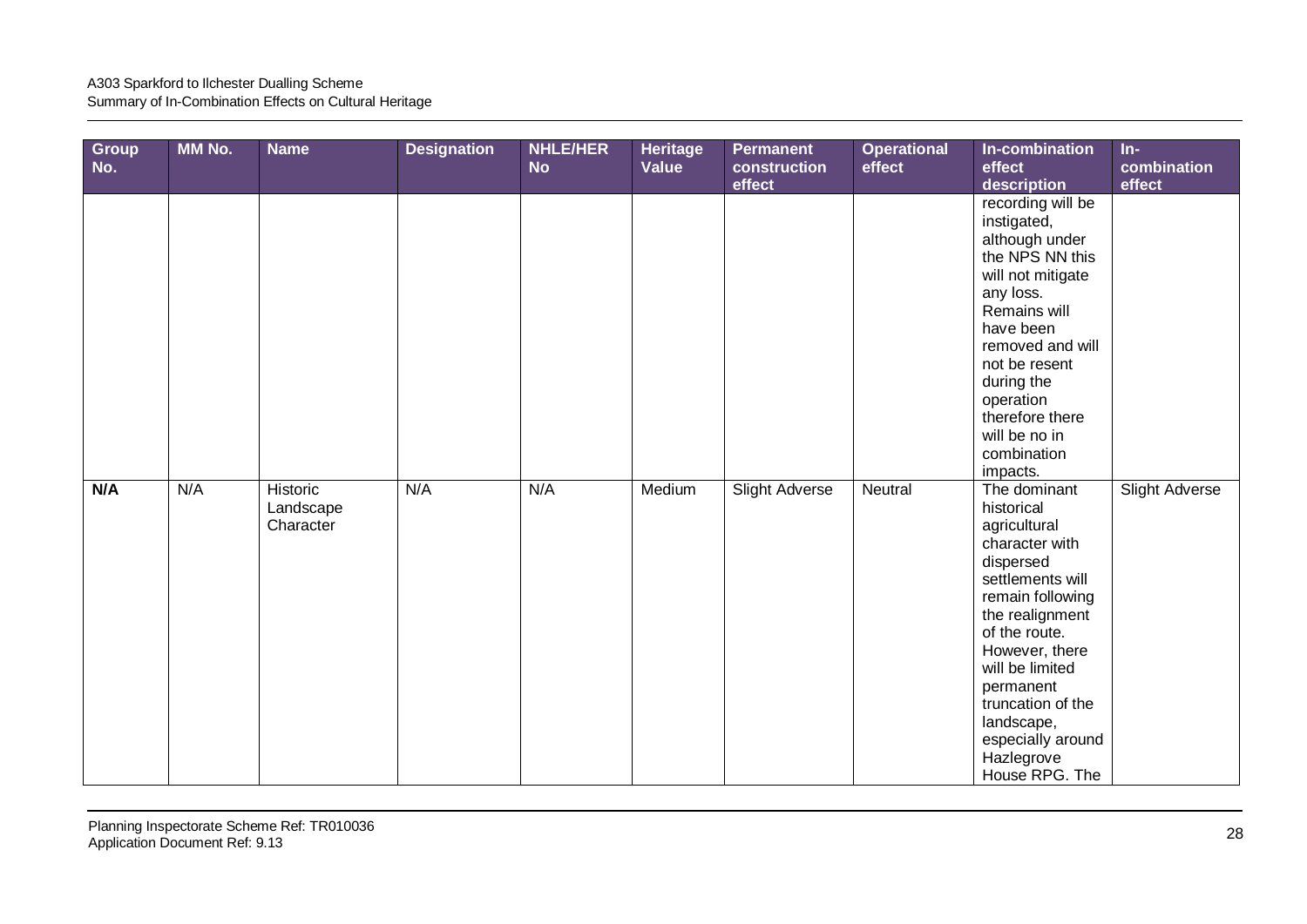| Group<br>No. | <b>MM No.</b> | <b>Name</b> | <b>Designation</b> | <b>NHLE/HER</b><br><b>No</b> | Heritage<br>Value | <b>Permanent</b><br>construction<br>effect | <b>Operational</b><br>effect | In-combination<br>effect<br>description                                                         | $In-$<br>combination<br>effect |
|--------------|---------------|-------------|--------------------|------------------------------|-------------------|--------------------------------------------|------------------------------|-------------------------------------------------------------------------------------------------|--------------------------------|
|              |               |             |                    |                              |                   |                                            |                              | change in traffic<br>movements will<br>not impact the<br>Historic<br>Landscape<br>Character any |                                |
|              |               |             |                    |                              |                   |                                            |                              | further than the<br>existing A303.                                                              |                                |